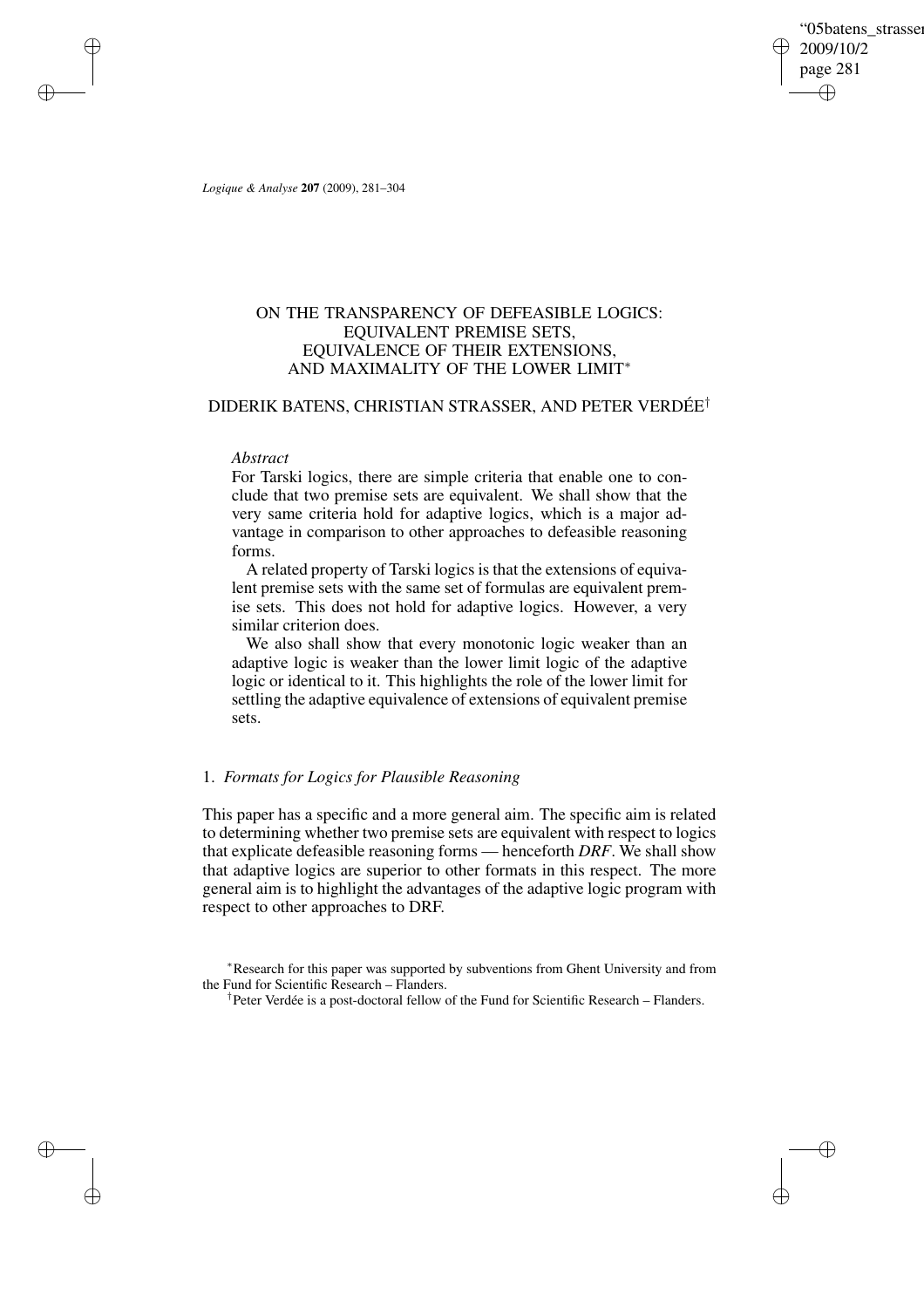'05batens\_strasser 2009/10/2 page 282 ✐ ✐

✐

✐

#### 282 DIDERIK BATENS, CHRISTIAN STRASSER AND PETER VERDÉE

✐

✐

✐

✐

Let us compare the situation with Tarski logics, logics the consequence relation of which is Reflexive, Transitive and Monotonic. A variety of formulations has been developed: axiomatic, Fitch-style, Gentzen-style, etc. Each of these have their stronger points. The variety, however, is only apparent. First, there are relatively standard procedures that, for most logics, enable one to turn one formulation into another. Next, the different formulations are at best different ways to characterize the same basic entity, viz. the consequence relation, which assigns to every premise set a consequence set. There are some differences in semantic styles as well. Again, these may be reduced to each other, except that some logics require a more complex semantics than others.

The situation is drastically different for logics that explicate DRF. Here a variety of syntactic formulations have been tried out, each of them often for some specific cases only. Many of these explications have no semantics, others require unusual techniques.<sup>1</sup> All this raises two central questions.

A first question is whether DRF require a variety of formulations. It is indeed possible that the domain comprises reasoning forms that are so different from each other, that it is uninteresting or even impossible to forge them into the same format. Suppose, however, that it is possible to characterize all DRF by the same type of logic or logical approach. Then, presumably, there will be several such approaches. If this is so, a second question should be raised: Which are the advantages and weaknesses of the different approaches?

It is the aim of the adaptive logic program to characterize all DRF in terms of an adaptive logic in standard format (see Section 3). This was realized for a variety of DRF, mostly by tackling such reasoning forms from scratch. Many DRF have been decently described independently of the adaptive logic program. Quite a few of these were characterized by an adaptive logic in standard format — [5, 7, 12, 54] for handling inconsistent knowledge bases as in [46, 13, 14]; [10] for the signed consequence relations from [15]; [18, 3] for default reasoning and circumscription,<sup>2</sup> documented in  $[2, 16, 29]$ ;  $[49]$ for rational closure from [26]; [51] for abstract argumentation from [19]; [43] for the belief merging protocols from [24]. Similarly for consequence relations not described as such in the literature — [33, 32] for question evocation from [55]; [39, 37, 36] for abduction as described in [1]; [44, 11] for diagnosis from [45]; [35] for the notion of empirical progress from [25].

<sup>1</sup> With respect to the semantics, useful unifying work was done by Shoham and associates, for example [48, 23, 28]. This work is fully in line with the adaptive logic programme: there is an algorithm for turning any semantic characterization in Shoham's style into an adaptive logic.

 $2$  These are older results, not in standard format, that soon will be improved upon.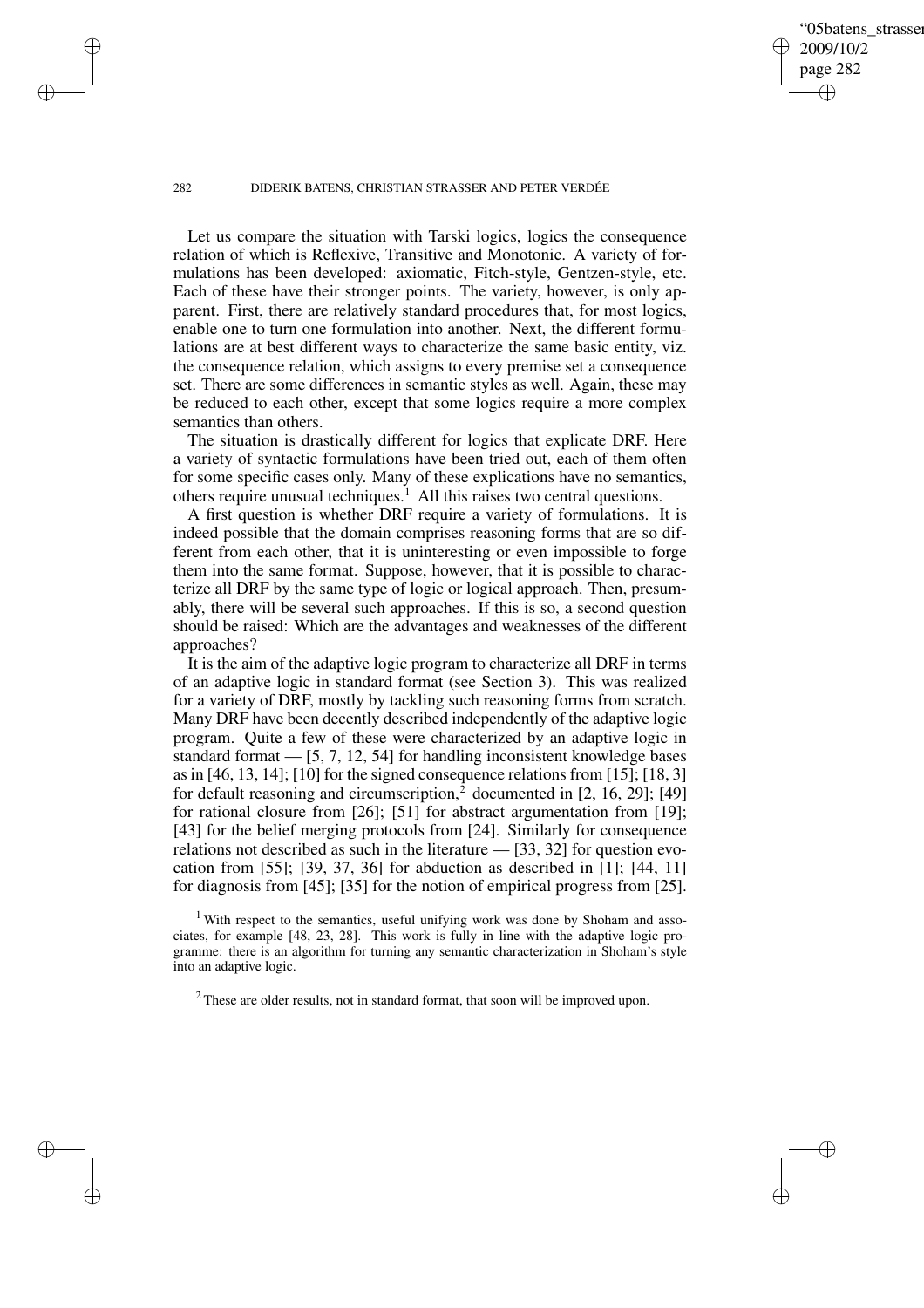✐

✐

✐

✐

✐

'05batens\_strasser

2009/10/2 page 283

✐

✐

For several Tarski logics, an adaptive logic was developed to circumvent adding new premises (by tinkering) — [34] for the pragmatic structures from [40, 17]; [52] and [27] on causality as in [42]; [50, 38] for the deontic logics from [20, 21], and [53] for fuzzy logics. Those characterizations and extensions often require a translation to a different language. Where L is the original 'logic' and AL is an adaptive logic, the characterization may have the form:  $\Gamma \vdash_L A$  iff  $f(\Gamma) \vdash_{AL} f(A)$  where f is a function mapping formulas from the native language (for example the standard predicative language) to a different language (for example a modal language).

The successes on the adaptive side do not entail that the first question should be answered in the negative. All that follows is that adaptive logicians were successful where one attempted to find such a characterization. The attempts were not exhaustive with respect to the present literature and new forms of defeasible logics may be discovered in the future. So the situation seems to justify that adaptive logicians continue their efforts, but it is possible that they will only be able to unify part of all DRF.

Let us now turn to the second question. One of the arguments adduced in favour of characterizations in terms of adaptive logics was precisely that this enterprise has a strong unifying effect, especially as the standard format provides adaptive logics with a proof theory, a semantics, and all the interesting parts of the metatheory. But obviously, unification is not the only consideration that should be taken into account.

In the present paper we shall consider a type of argument that is related to transparency. To be more precise, the argument concerns criteria for the equivalence of premise sets. This requires some explanation.

Theories may have different *formulations*: the *same* theory may be presented in different ways. To make the matter more precise, let a theory  $T$  be a couple  $\langle \Gamma, L \rangle$ , in which  $\Gamma$  is a set of statements (the non-logical axioms of T) and L is a logic. The claims made by the theory are  $Cn_L(\Gamma) = \{A \mid \Gamma \vdash_L$ A}. That  $T = \langle \Gamma, L \rangle$  and  $T' = \langle \Gamma', L \rangle$  are different formulations of the same theory obviously means that  $Cn_{\mathsf{L}}(\Gamma) = Cn_{\mathsf{L}}(\Gamma')$ . Similarly, people talking to each other about some subject may come to the conclusion that they fully agree on the topic. If they are serious about the matter, they mean to say that all one person believes on the subject is derivable from the statements made (or agreed to) by the other. We may safely take it that the agreeing parties share the underlying logic L, at least in the context of their present communication. So their agreement may be formally expressed by a statement of the form  $Cn_{\mathsf{L}}(\Gamma) = Cn_{\mathsf{L}}(\Gamma')$ . Where this statement holds true, we shall say that  $\Gamma$  and  $\Gamma'$  are L-equivalent premise sets.

Sameness of theories and mutual agreement are important matters. If two theories are the same, everything proved from one of them may be carried over immediately to the other. If two people actually agree about some subject, they are able to predict everything the other believes about the subject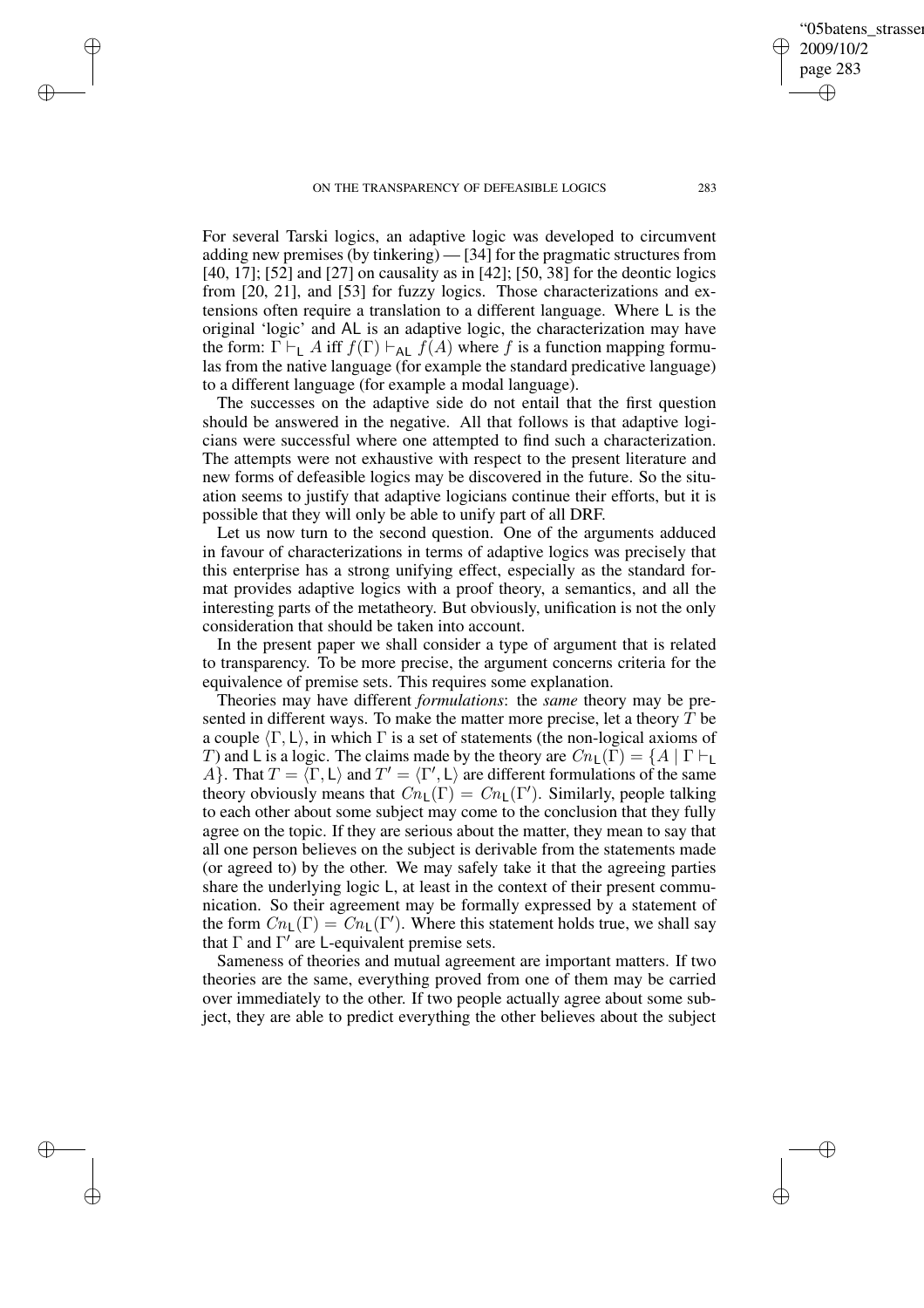✐

#### 284 DIDERIK BATENS, CHRISTIAN STRASSER AND PETER VERDÉE

✐

✐

✐

✐

and they may rely on this, for example in arguments about other topics. Yet, it is obvious that offering a *direct* proof of  $\widetilde{C}n_{\mathsf{L}}(\Gamma) = Cn_{\mathsf{L}}(\Gamma')$  is out of the question. Put in a more precise way, it is impossible for humans to enumerate all members of  $Cn_{\mathsf{L}}(\Gamma)$  and to demonstrate for each of them that it is also a member of  $Cn_{\mathsf{L}}(\Gamma')$ .<sup>3</sup> Humans rely on shortcuts in order to establish  $Cn_{\mathsf{L}}(\Gamma) = Cn_{\mathsf{L}}(\Gamma').$ 

In Section 2, we shall consider three common criteria for deciding that  $Cn_{\mathsf{L}}(\Gamma) = Cn_{\mathsf{L}}(\Gamma')$ . These criteria will be shown to be correct for Tarski logics. We shall show, however, that these criteria cannot be applied to certain popular formulations of DRF and that no alternatives for the criteria seem available. This will lead to the question whether there are corresponding criteria for adaptive logics. The answer is rather astonishing: the very same criteria may be applied in the case of adaptive logics. This seems a strong argument in favour of the adaptive program.

In Section 6, we shall also consider a related question. Suppose that  $\Gamma$  and  $Γ'$  are L-equivalent. Does it follow that  $Γ ∪ ∆$  and  $Γ' ∪ ∆$  are L-equivalent premise sets? If two people study the same theory, but possibly a different formulation of it, and both extend their formulation with the same set of statements, we might expect that the extensions are also L-equivalent. The answer to the question will be shown to be positive for Tarski logics, but negative for most defeasible logics presented in the literature. It will turn out that the answer is also negative for adaptive logics. However, in the case of adaptive logics, the answer is positive for a criterion that is extremely close to the considered one. Let L' be *weaker than* L iff  $Cn_{L}(\Gamma) \subset Cn_{L}(\Gamma)$  for some  $\Gamma$  and  $Cn_{L}(\Gamma) \subseteq Cn_{L}(\Gamma)$  for all  $\Gamma$  and let L' be *stronger than* L iff L is weaker than  $L'$ . The L-equivalence of the extensions is warranted if the two premise sets are L'-equivalent, where L' is any Tarski logic weaker than L. We shall also present a criterion that is specific for adaptive logics and comes very handy for many premise sets.

The lower limit logic of adaptive logics is always a Tarski logic. As it is a constitutive element of the adaptive logic, it is natural to inquire whether it plays a specific role with respect to the criteria for equivalence of premise sets and for the equivalence of their extension. In Section 7, we shall show that the lower limit logic plays indeed a privileged role: if L is a monotonic logic and L is weaker than the adaptive logic or the adaptive consequence set is closed under L, then L is weaker than the adaptive logic's lower limit logic or identical to it.

 $3$  In the text, we neglect some border cases, which are irrelevant to the present discussion, for example the case in which  $Cn_{\text{L}}(\Gamma)$  is either empty or trivial.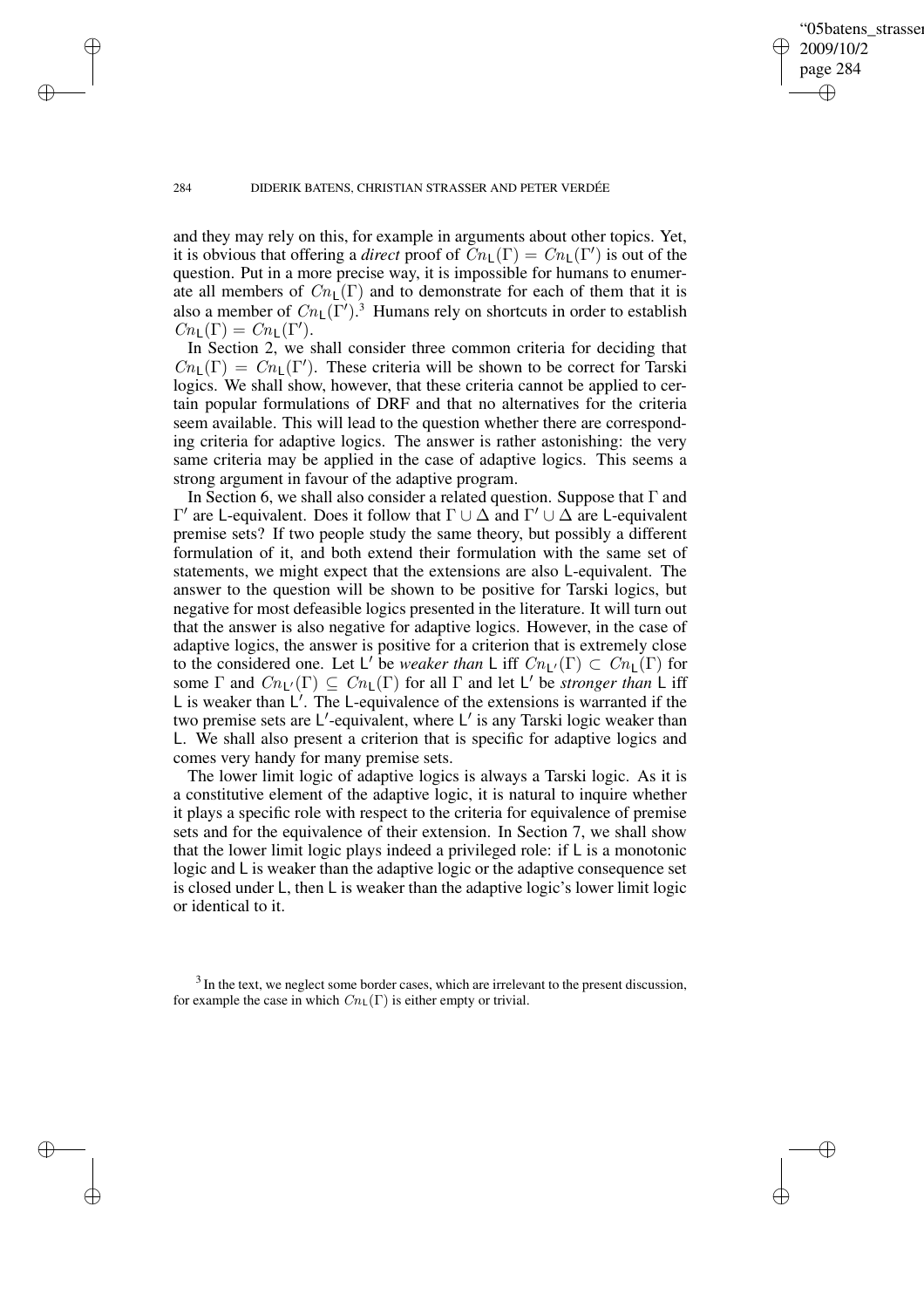The conclusion will be that adaptive logics are not only attractive because of their unifying power, but also because they have certain properties which warrant a transparent handling of premise sets.

This paper does not and cannot aim at establishing a final conclusion. As we said before, new DRF may be discovered in the future. Still, the paper offers a strong argument for adaptive logics (and against some other approaches to DRF) and the argument relies on the best present insights.

# 2. *Equivalent Premise Sets*

✐

✐

✐

✐

Let us start with some conventions. The set of closed formulas of the considered language will be called W. A logic L is a function L:  $\wp(\mathcal{W}) \to \wp(\mathcal{W})$ , in other words a logic L assigns to every premise set  $\Gamma$  a consequence set, which is denoted by  $Cn_{\mathsf{L}}(\Gamma)$ . A logic is a Tarski logic iff it fulfils the following three properties:

Reflexivity:  $\Gamma \subset Cn_1(\Gamma)$ . Transitivity: If  $\Gamma' \subseteq Cn_{\mathsf{L}}(\Gamma)$  then  $Cn_{\mathsf{L}}(\Gamma') \subseteq Cn_{\mathsf{L}}(\Gamma)$ . Monotonicity:  $Cn_{\mathsf{L}}(\Gamma) \subseteq Cn_{\mathsf{L}}(\Gamma \cup \Gamma').$ 

*Definition 1*:  $\Gamma$  *and*  $\Gamma'$  *are* L-equivalent premise sets *iff*  $Cn_{\mathsf{L}}(\Gamma) = Cn_{\mathsf{L}}(\Gamma').$ 

If L is a Tarski logic, three simple criteria for the L-equivalence of premise sets are available:

- C1 If  $\Gamma' \subseteq Cn_{\mathsf{L}}(\Gamma)$  and  $\Gamma \subseteq Cn_{\mathsf{L}}(\Gamma')$ , then  $\Gamma$  and  $\Gamma'$  are L-equivalent.
- C2 If  $L'$  is a Tarski logic weaker than L, and  $\Gamma$  and  $\Gamma'$  are  $L'$ -equivalent, then  $\Gamma$  and  $\Gamma'$  are L-equivalent.
- C3 If every  $\mathit{Cn}_{\mathsf{L}}(\Delta)$  is closed under a Tarski logic L' (viz.  $\mathit{Cn}_{\mathsf{L}'}(\mathit{Cn}_{\mathsf{L}}(\Delta))$  $= Cn_L(\Delta)$  for all  $\Delta$ ), and  $\Gamma$  and  $\Gamma'$  are L'-equivalent, then  $\Gamma$  and  $\Gamma'$ are L-equivalent.

Criterion C1 states that, in order for  $\Gamma$  and  $\Gamma'$  to be L-equivalent, it is sufficient that all members of  $\Gamma$  are L-derivable from  $\Gamma'$  and vice versa. In terms of theories: if  $T$  and  $T'$  have the same underlying logic L and all axioms of  $T$  are L-derivable from  $T'$  and vice versa, then the two axiom sets are L-equivalent  $-T$  and  $T'$ , if different, are different formulations of the same theory. A still different rendering proceeds in terms of mutual agreement. Suppose that two persons state their views about some subject in an exhaustive way — all one of them holds true about that subject is derivable from the statements made by this party. If each party then agrees

✐

"05batens\_strasser

2009/10/2 page 285

✐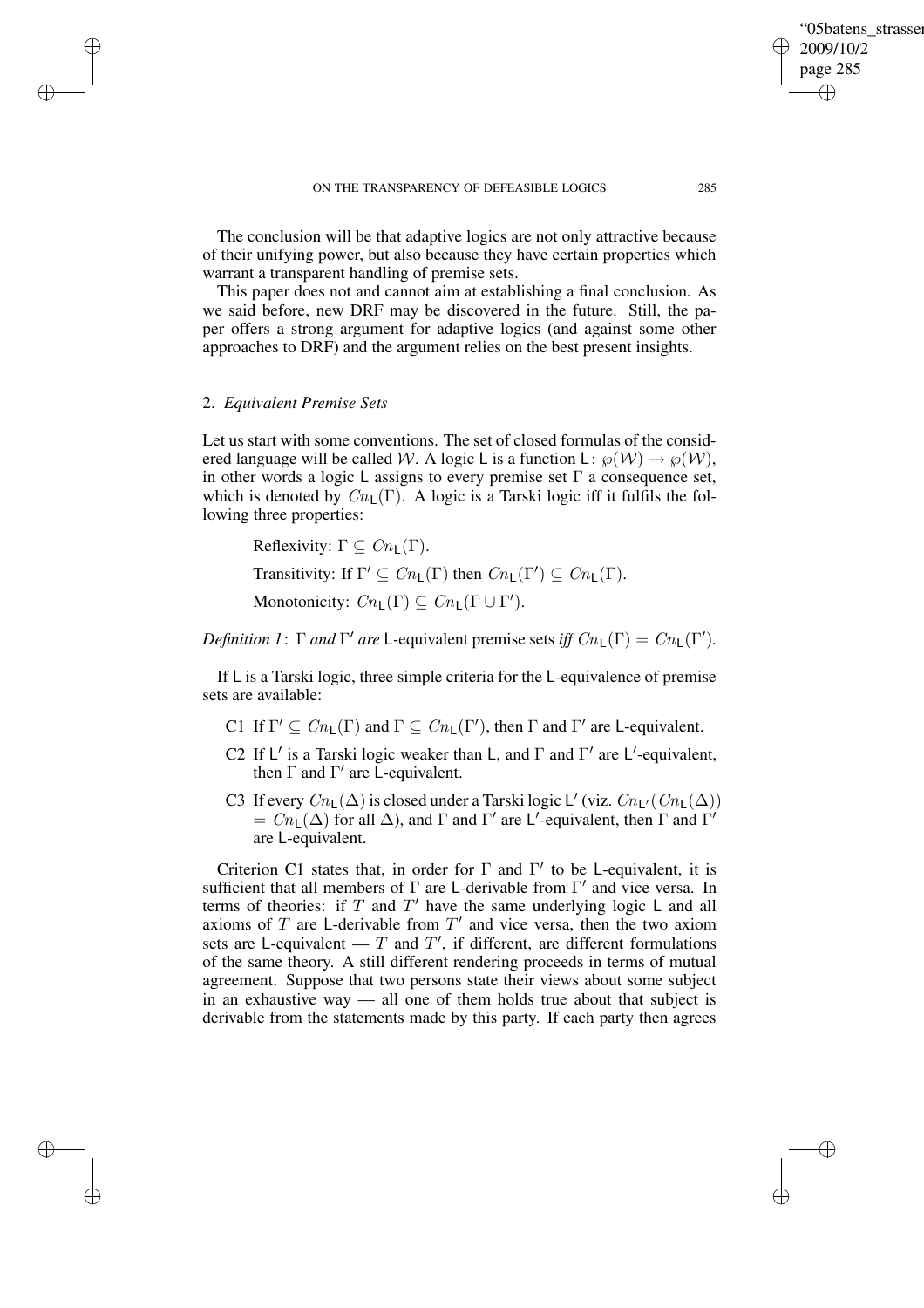✐

✐

✐

✐

✐

with everything the other said on the subject, one may conclude that they have the same view on the subject. C1 is an immediate consequence of the Transitivity of L.

Criterion C2 states that if two premise sets are equivalent with respect to a Tarski logic weaker than L, then they are equivalent with respect to L. It is easily seen that C2 holds for all Tarski logics L. Suppose indeed that the antecedent of C2 is true. As  $Cn_{L'}(\Gamma) \subseteq Cn_{L}(\Gamma), Cn_{L'}(\Gamma) \cup \Gamma \subseteq$  $Cn_{\mathsf{L}}(\Gamma)$  by the reflexivity of L and hence  $Cn_{\mathsf{L}}(Cn_{\mathsf{L}'}(\Gamma) \cup \Gamma) \subseteq Cn_{\mathsf{L}}(\Gamma)$ by the transitivity of L. So, by the monotonicity of L,  $Cn_L(Cn_{L'}(\Gamma))$  $\Gamma$ ) =  $Cn_1(\Gamma)$ . Finally, as  $Cn_1(\Gamma) \cup \Gamma = Cn_1(\Gamma)$  by the reflexivity of L',  $Cn_{\mathsf{L}}(\overline{C}n_{\mathsf{L}'}(\Gamma)) = Cn_{\mathsf{L}}(\Gamma)$ . By the same reasoning  $Cn_{\mathsf{L}}(Cn_{\mathsf{L}'}(\Gamma')) =$  $Cn_{\mathsf{L}}(\Gamma')$ . As  $\overline{Cn_{\mathsf{L}'(\Gamma)}} = \overline{Cn_{\mathsf{L}'(\Gamma')}}$ ,  $Cn_{\mathsf{L}}(\Gamma) = Cn_{\mathsf{L}}(\Gamma')$ .

Criterion C3 is related to the fact that we expect operations under which Lconsequence sets are closed to define a logic that is weaker than L or identical to it, which triggers C2. If, for all  $\Delta$ ,  $A \wedge B \in Cn_{\mathsf{L}}(\Delta)$  just in case  $A \in$  $Cn_{\mathsf{L}}(\Delta)$  and  $B \in Cn_{\mathsf{L}}(\Delta)$ , then we expect  $\Gamma \cup \{p \land q\}$  and  $\Gamma \cup \{p, q\}$  to be L-equivalent premise sets.

Incidently, that  $L'$  is a Tarski logic is essential for both C2 and C3. If  $L'$ were an arbitrary logic, these criteria would not hold. To see this, let  $W$ be the set of closed formulas of the standard language, let CL be classical logic and let L' be defined by  $Cn_{L}(\Gamma) = \{A \in \Gamma \mid \text{for all } B \in \mathcal{W}, B \notin \Gamma\}$  $\overline{Cn}_{\mathsf{CL}}(\{A\})$  or  $B \in \Gamma$ . In words, the L'-consequence set of  $\Gamma$  are those members of Γ of which all CL-consequences are members of Γ. Obviously, it holds for all  $\Delta$  that  $Cn_{\mathsf{L}'}(\Delta) \subseteq Cn_{\mathsf{CL}}(\Delta)$  and also that  $Cn_{\mathsf{L}'}(Cn_{\mathsf{CL}}(\Delta)) =$  $Cn_{\text{CL}}(\Delta)$ . However, there are infinitely many Γ for which no  $A \in \Gamma$  is such that  $Cn_{\text{CL}}(A) \subseteq \Gamma$ . For all of them  $Cn_{\text{L}'}(\Gamma) = Cn_{\text{L}'}(\emptyset)$  but  $Cn_{\text{CL}}(\Gamma) \neq$  $Cn_{\text{CL}}(\emptyset)$ .

Obviously, C1 may be combined with C2 or C3. Thus if  $L'$  is a Tarski logic weaker than L,  $\Gamma' \subseteq Cn_{L'}(\Gamma)$  and  $\Gamma \subseteq Cn_{L'}(\Gamma')$ , then  $\Gamma$  and  $\Gamma'$  are L-equivalent.

Let us now turn to defeasible logics. Consider first the Strong (also called Inevitable) and Weak consequence relations from [46] — see also [13]. Given a possibly inconsistent set of premises  $\Gamma$ ,  $\Delta \subseteq \Gamma$  is a maximal consistent subset of  $\Gamma$  iff  $\Delta$  is consistent and, for all  $A \in \Gamma - \Delta$ ,  $\Delta \cup \{A\}$ is inconsistent.  $\Gamma \vdash_{Strong} A$  iff A is a CL-consequence of every maximal consistent subset of  $\Gamma$  and  $\Gamma \vdash_{Weak} A$  iff A is a CL-consequence of some maximal consistent subset of Γ.

It is easily seen that C1 does not hold for the Weak consequence relation. Here is an example:  $\{p, q, \neg p\} \subseteq C_n_{Weak}(\{p \land q, \neg p\})$  and  $\{p \land q, \neg p\} \subseteq$  $C_n_{Weak}(\{p,q,\neg p\})$ , but  $\neg p \land q \in C_n_{Weak}(\{p,q,\neg p\})$  whereas  $\neg p \land q \notin$  $Cn_{Weak}(\lbrace p \wedge q, \neg p \rbrace)$ . It is also easily seen that C3 does not hold for the Strong consequence relation. Let LC be the Tarski logic that consists, apart from the Premise rule, of the rules Adjunction and Simplification. All Strong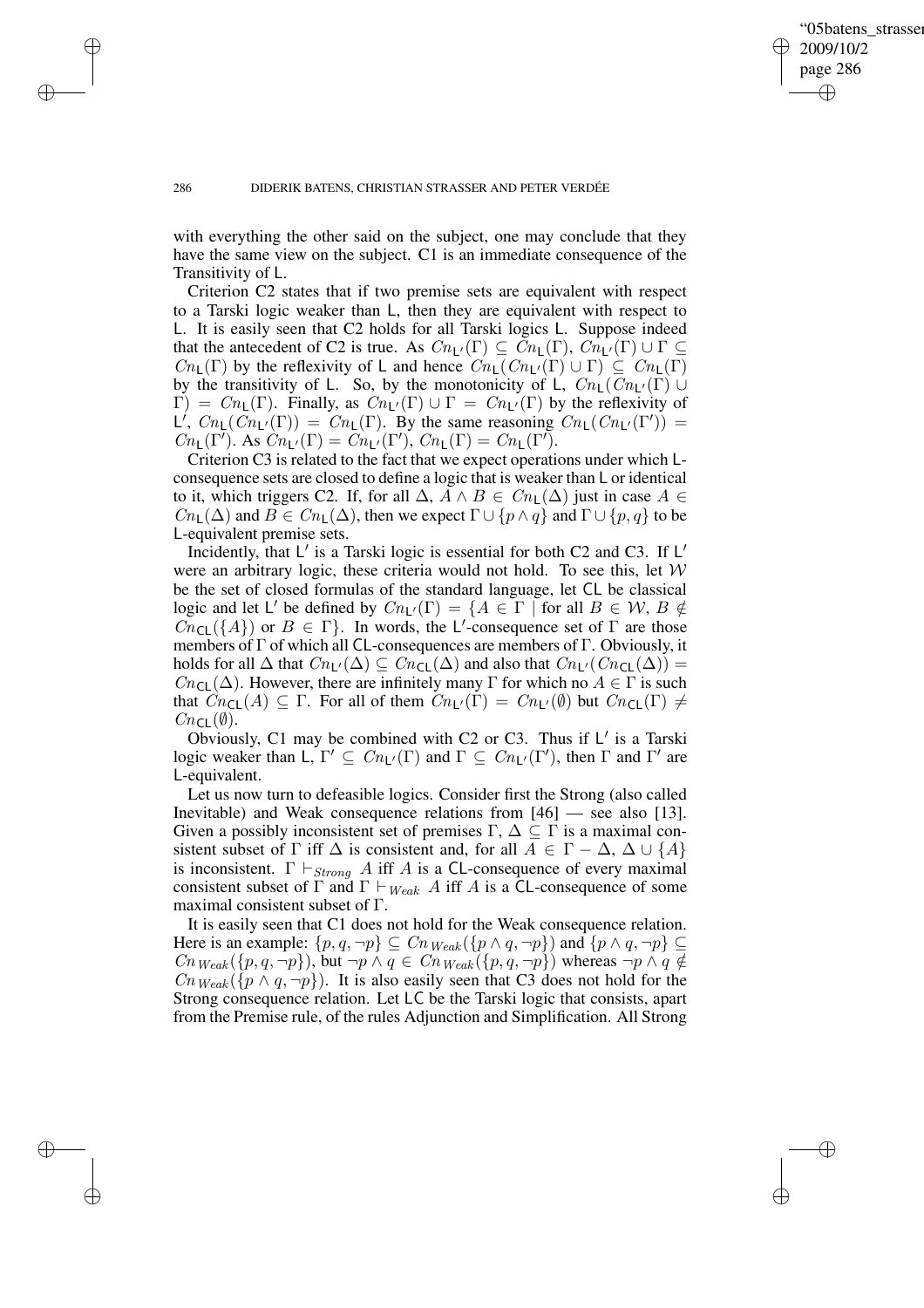✐

consequence sets are closed under LC, viz.

$$
Cn_{Strong}(\Gamma) = Cn_{\mathsf{LC}}(Cn_{Strong}(\Gamma))
$$

for all Γ. However,

$$
Cn_{\mathsf{LC}}(\{p,q,\neg p\}) = Cn_{\mathsf{LC}}(\{p \land q,\neg p\})
$$

but

✐

✐

✐

✐

$$
Cn_{Strong}(\lbrace p,q,\neg p \rbrace) \neq Cn_{Strong}(\lbrace p \wedge q, \neg p \rbrace),
$$

for example  $p, q, \neg p \vdash_{Strong} q$  whereas  $p \land q, \neg p \nvdash_{Strong} q$ .

For an example of a logic for which C2 does not hold, we shall remain close to the Rescher-Manor consequence relations, adding a (weak) Schotch-Jennings flavour — see for example [47]. A partition of  $\Gamma$  is a set of sets  ${\{\Gamma_1,\Gamma_2,\ldots\}}$  such that  $\Gamma = \Gamma_1 \cup \Gamma_2 \cup \ldots$  and  $\Gamma_i \cap \Gamma_j = \emptyset$  for all different  $i, j \in \{1, 2, \ldots\}$ . A partition  $\{\Gamma_1, \Gamma_2, \ldots\}$  of  $\Gamma$  is *consistent* iff every  $\Gamma_i$  is consistent. Obviously,  $\Gamma$  has a consistent partition iff all  $A \in \Gamma$  are consistent. The *regular* partitions of Γ are the consistent ones or, if there are no consistent ones, all partitions of Γ. Define:  $A \in C_n(\Gamma)$  iff there is a regular partition  $\{\Gamma_1, \Gamma_2, \ldots\}$  of  $\Gamma$  and an i such that  $A \in Cn_{\text{CL}}(\Gamma_i)$ . Define  $Cn_{\mathsf{Q}}(\Gamma) = Cn_{\mathsf{P}}(Cn_{\mathsf{R}}(\Gamma))$ , in which P is full positive CL. If  $\{\Gamma\}$  is a regular partition of Γ,  $Cn_{\mathbf{Q}}(\Gamma) = Cn_{\mathbf{CL}}(\Gamma)$ ; if some  $A \in \Gamma$  is inconsistent,  $Cn_{\mathbf{Q}}(\Gamma)$ is trivial; if  $\Gamma$  is inconsistent but all  $A \in \Gamma$  are consistent,  $Cn_{\mathbb{Q}}(\Gamma)$  is inconsistent but non-trivial, border cases aside. Note that P is a Tarski logic and that it is weaker than Q, viz.  $C_{n}P(\Gamma) \subseteq C_{n}Q(\Gamma)$  for all  $\Gamma$ .

C2 does not hold for the defeasible logic Q. Indeed, P is a Tarski logic weaker than Q and  $Cn_P({p, \neg p}) = Cn_P({p \wedge \neg p})$ , but  $Cn_Q({p \wedge \neg p})$ is trivial whereas  $Cn_{\mathbf{Q}}(\lbrace p, \neg p \rbrace)$  is not.

These examples are rather 'generous' because the situation is actually worse for certain systems describing DRF. For example for the many kinds of default logics the criteria C1–3 should be reformulated in order to make a chance to be applicable. The set of defaults has to enter the picture and 'facts' and defaults are to some extend exchangeable. The situation is similar for many other logics that characterize DFR, even for the very transparent pivotal-assumption consequences defined in [31].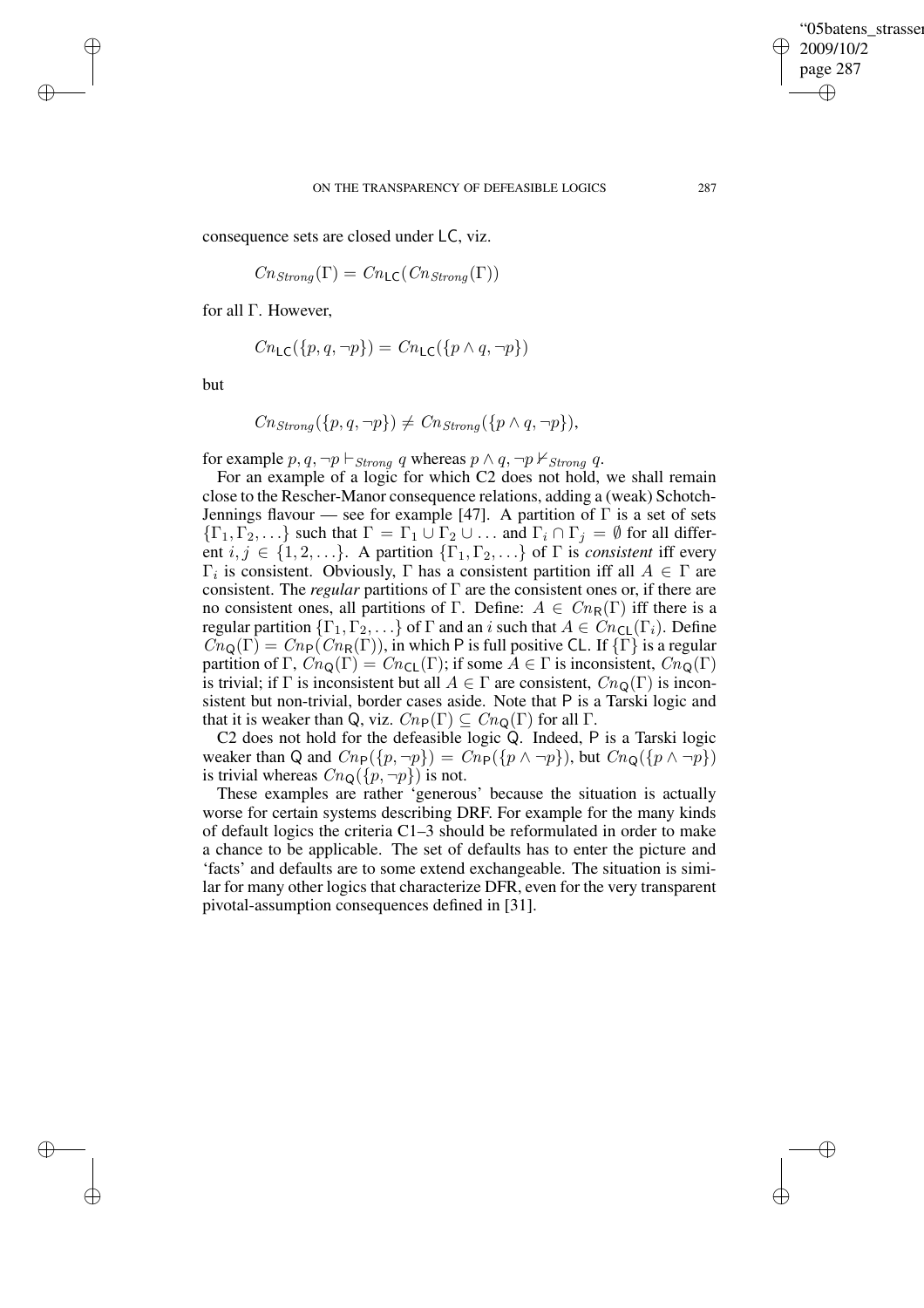### 288 DIDERIK BATENS, CHRISTIAN STRASSER AND PETER VERDÉE

## 3. *A Brief Introduction to the Standard Format*

✐

✐

✐

✐

Adaptive logics adapt themselves to the premise set they are applied to. *The logic* adapts itself: it depends on the premise set whether a specific application of an inference rule is or is not correct. The present most attractive description of adaptive logics is called the standard format, appearing from [6] on and most extensively studied in [8], to which we refer for details and metatheoretic proofs. Nearly all known adaptive logics have been phrased in standard format.

'05batens\_strasser

2009/10/2 page 288

✐

✐

✐

✐

An adaptive logic AL is defined by a triple:

- (1) A *lower limit logic* LLL: a reflexive, transitive, monotonic, and compact logic that has a characteristic semantics and contains CL (Classical Logic).
- (2) A *set of abnormalities* Ω : a set of LLL-contingent formulas, characterized by a (possibly restricted) logical form F which contains at least one logical symbol.
- (3) An *adaptive strategy*: Reliability or Minimal Abnormality.

The lower limit logic is the stable part of the adaptive logic; anything that follows from the premises by LLL will never be revoked. The lower limit logic is an extension of CL because it contains all the classical symbols (noted as  $\check{\neg}$ , $\check{\vee}$ , $\check{\wedge}$ ,  $\check{\neg}$ ,  $\check{\exists}$ ,  $\check{\forall}$ , and  $\check{=}$ ) next to its standard symbols (noted without check).<sup>4</sup> In standard applications, the classical symbols do not occur in the premises or in the conclusion. Their function is technical and metatheoretical. Abnormalities are supposed to be false, 'unless and until proven otherwise'. Strategies are ways to cope with derivable disjunctions of abnormalities: an adaptive strategy picks one specific way to interpret the premises as normally as possible.<sup>5</sup>

Two typical examples of adaptive logics are the inconsistency-adaptive logics  $\tilde{\text{CLuN}}^r$  and  $\tilde{\text{CLuN}}^m$ . They are defined as follows. The lower limit logic is CLuN (*C*lassical *L*ogic allowing for gl*u*ts with respect to *N*egation), viz. full positive CL with  $(A ⊃ ¬ A) ⊇ ¬ A$  added as the only axiom for the

<sup>&</sup>lt;sup>4</sup> Actually, we only use the checked symbol where the corresponding symbol of the standard language has a different meaning than the CL-symbol.

<sup>5</sup> Apart from Reliability and Minimal Abnormality, several strategies were developed mainly in order to characterize consequence relations from the literature in terms of an adaptive logic. All those strategies can be reduced to Reliability or Minimal Abnormality under a translation.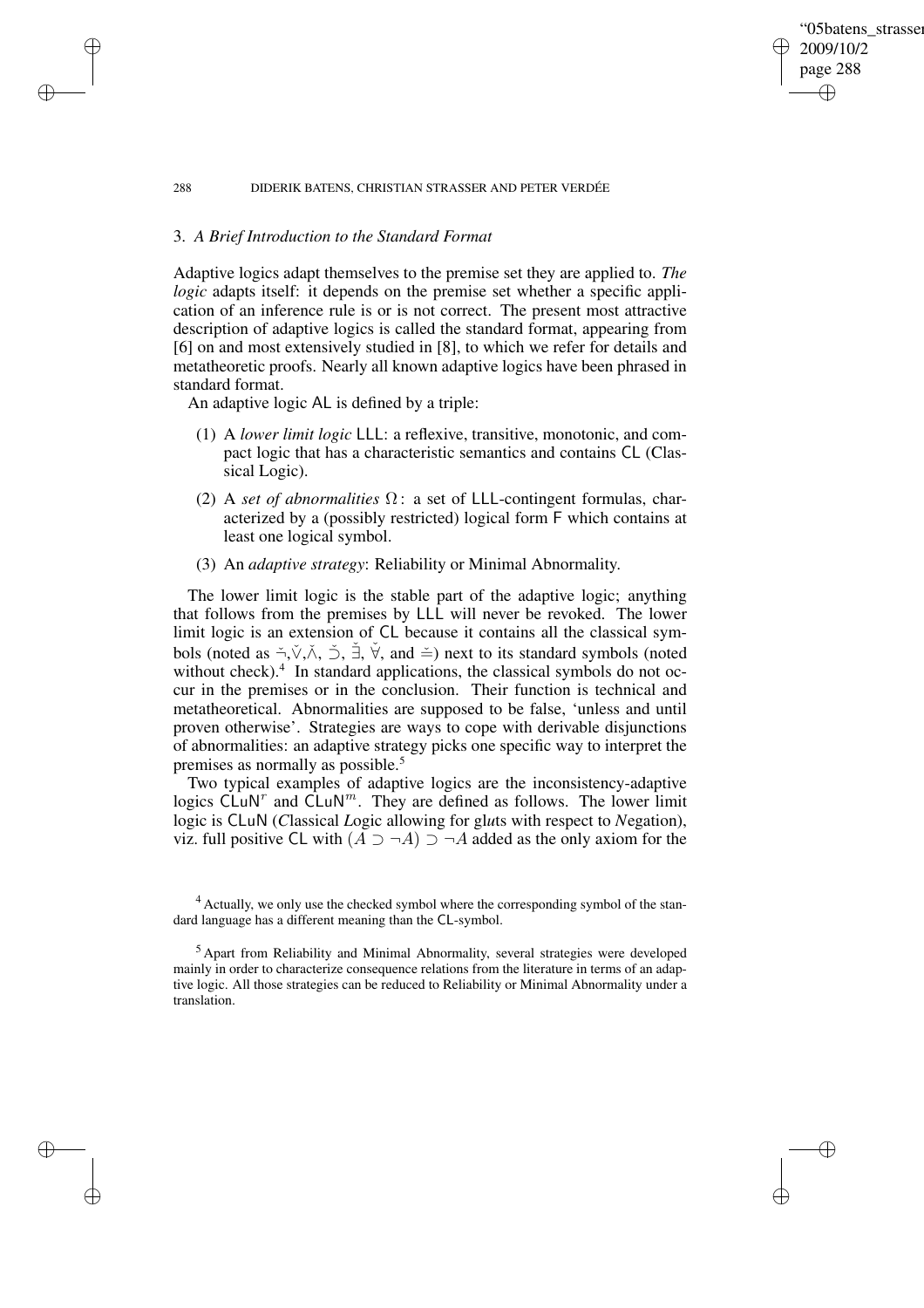✐

✐

✐

standard negation, and extended with classical negation  $\tilde{\neg}$ . While  $A \lor \neg A$ is a CLuN-theorem,  $A \wedge \neg A$  is CLuN-contingent. The set of abnormalities  $\Omega$  comprises all formulas of the form  $\exists(A \land \neg A)$  (the existential closure of  $A \wedge \neg A$ ). The strategies are respectively Reliability and Minimal Abnormality — see below. The resulting adaptive logics will be called  $CLuN<sup>r</sup>$  and  $CLu\dot{N}^m$ .

Incidentally, if the lower limit logic is extended with an axiom that declares all abnormalities logically false, one obtains the *upper limit logic* ULL. If a premise set Γ does not require that any abnormalities are true, the ALconsequences of Γ are identical to its ULL-consequences. The upper limit logic of  $CLuN^r$  and of  $CLuN^m$  is CL.

In the expression  $Dab(\Delta)$ ,  $\Delta$  is a finite subset of  $\Omega$  and  $Dab(\Delta)$  denotes the *classical* disjunction of the members of  $\Delta$ .  $Dab(\Delta)$  is called a Dabformula.  $Dab(\Delta)$  is a *minimal Dab-consequence of*  $\Gamma$  iff  $\Gamma \vdash_{\text{LLL}} Dab(\Delta)$ whereas  $\Gamma \nvdash_{\text{LLL}} \hat{D}ab(\Delta')$  for any  $\Delta' \subset \Delta$ . Where  $\hat{D}ab(\Delta_1), \hat{D}ab(\Delta_2), \ldots$ are the minimal Dab-consequences of Γ,  $U(\Gamma) = \Delta_1 \cup \Delta_2 \cup \dots$  The set  $U(\Gamma)$  comprises the abnormalities that are *unreliable* with respect to  $\Gamma$ . Where M is a LLL-model,  $Ab(M)$  is the set of abnormalities verified by M.

*Definition* 2: *A* LLL*-model M of*  $\Gamma$  *is* reliable *iff*  $Ab(M) \subseteq U(\Gamma)$ *.* 

*Definition* 3:  $\Gamma \models_{\text{Al}^T} A$  *iff* A *is verified by all reliable models of*  $\Gamma$ *.* 

*Definition 4*: *A* LLL*-model* M *of* Γ *is* minimally abnormal *iff there is no*  $LL$ *L-model*  $M'$  *of*  $\Gamma$  *such that*  $Ab(M') \subset Ab(M)$ *.* 

*Definition* 5:  $\Gamma \models_{\mathsf{AL}^m} A$  *iff* A *is verified by all minimally abnormal models of* Γ*.*

The two strategies are not as different as the above treatment may suggest. A *choice set* of  $\Sigma = {\Delta_1, \Delta_2, \ldots}$  is a set that contains an element out of each member of  $\Sigma$ . A *minimal choice set* of  $\Sigma$  is a choice set of  $\Sigma$  of which no proper subset is a choice set of  $\Sigma$ . Where  $Dab(\Delta_1)$ ,  $Dab(\Delta_2)$ , ... are the minimal Dab-consequences of Γ,  $\Phi(\Gamma)$  is the set of minimal choice sets of  $\Sigma = {\Delta_1, \Delta_2, \ldots}$ . It can be shown that a LLL-model M of  $\Gamma$  is *minimally abnormal* iff  $Ab(M) \in \Phi(\Gamma)$ .

Adaptive logics have not only a semantics, but also a dynamic proof theory — see for example [9] for some theory. An annotated AL-proof consists of lines that have four elements: a line number, a formula, a justification and a

<sup>6</sup> Suitable axioms are  $(A \supset \tilde{\neg}A) \supset \tilde{\neg}A$  and  $A \supset (\tilde{\neg}A \supset B)$ . The other classical symbols are stipulated to be identical to the corresponding standard symbols.

'05batens\_strasser

2009/10/2 page 289

✐

✐

✐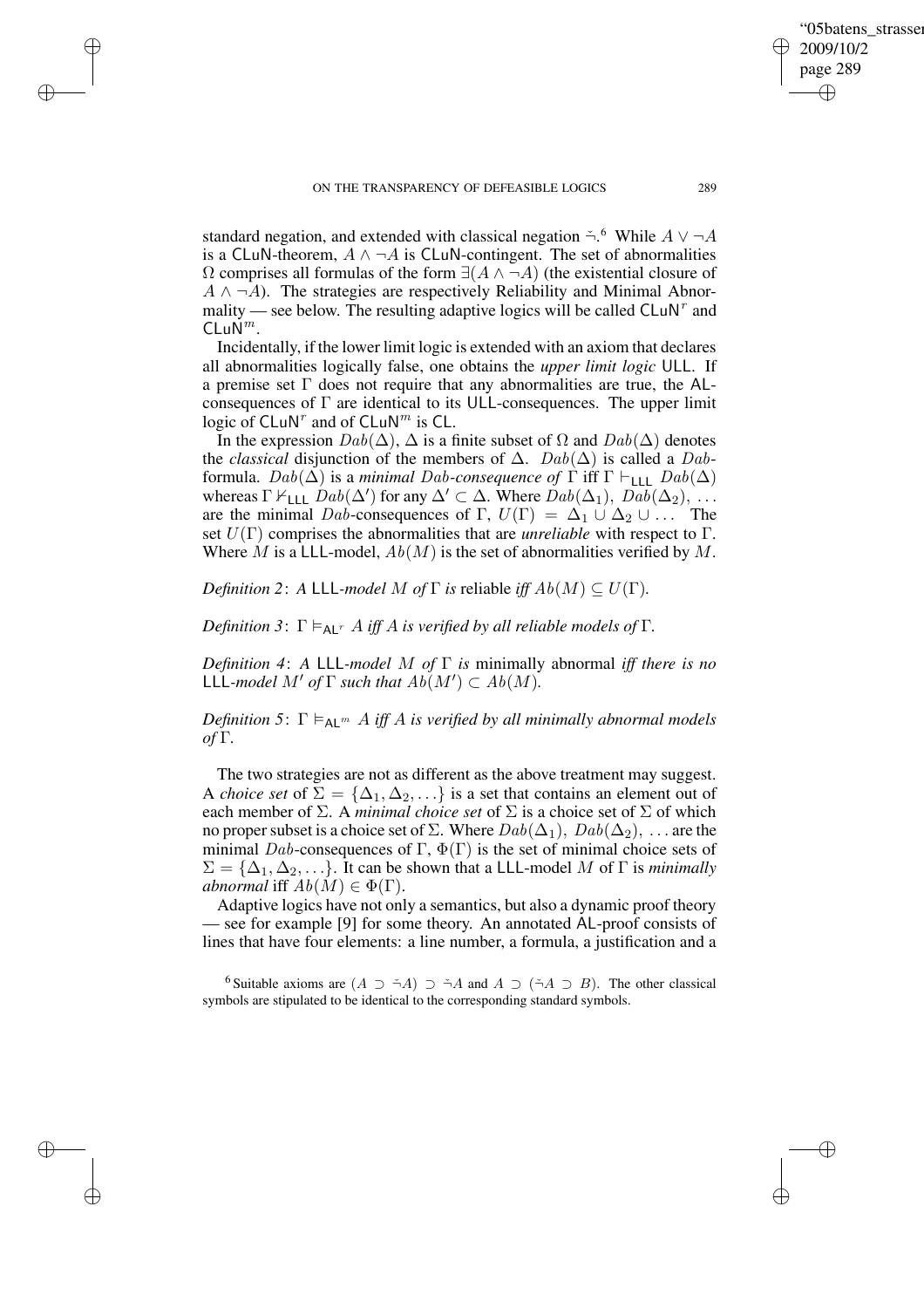✐

#### 290 DIDERIK BATENS, CHRISTIAN STRASSER AND PETER VERDÉE

condition. Where

✐

✐

✐

✐

 $\overline{A}$   $\overline{\Delta}$ 

abbreviates that A occurs in the proof as the formula of a line that has  $\Delta$  as its condition, the (generic) inference rules are:

|    | <b>PREM</b> If $A \in \Gamma$ :                                                               |                      | $A \quad \emptyset$                                         |
|----|-----------------------------------------------------------------------------------------------|----------------------|-------------------------------------------------------------|
| RU | If $A_1, \ldots, A_n \vdash_{\mathsf{LLL}} B$ :                                               | $A_1 \quad \Delta_1$ |                                                             |
|    |                                                                                               |                      | $\frac{A_n \Delta_n}{B \Delta_1 \cup \ldots \cup \Delta_n}$ |
| RC | If $A_1, \ldots, A_n \vdash_{\mathsf{LLL}} B \check{\vee} Da b(\Theta) \quad A_1 \; \Delta_1$ |                      | $A_n \Delta_n$                                              |
|    | We shall need to consider stages of nuaste, which are liste of lines obtain                   |                      | $B$ $\Delta_1 \cup \ldots \cup \Delta_n \cup \Theta$        |

We shall need to consider *stages* of proofs, which are lists of lines obtained by applications of the three above rules, with the usual understanding that the justification of a line should only refer to lines preceding it in the list. The empty list will be considered as stage 0 of every proof. Where s is a stage, s' is an *extension* of s iff all lines that occur in s occur in the same order in s 0 . A (dynamic) proof is a chain of stages. Here comes a peculiarity required by the Minimal Abnormality strategy. Normally, the extension of a stage is obtained by appending lines. This is not required here. The added lines may be inserted, provided that the justification of every line refers only to preceding lines. A line inserted between lines 4 and 5 may, for example, be numbered 4.1.<sup>7</sup>

That A is derivable on the condition  $\Delta$  may be interpreted as follows: it follows from the premise set that A or one of the members of  $\Delta$  is true. As the members of  $\Delta$ , which are abnormalities, are supposed to be false, A is considered as derived, unless and until it shows that the supposition cannot be upheld. The precise meaning of "cannot be upheld" depends on the strategy, which determines the marking definition (see below) and hence determines which lines are marked at a stage. If a line is marked at a stage, its formula is considered as not derived at that stage.

We now set out to present the marking definitions. Dab(∆) is a *minimal* Dab-formula at stage s of an AL-proof iff  $Dab(\Delta)$  has been derived at that

 $<sup>7</sup>$  An alternative, which we shall not consider in this paper, is to renumber all lines after</sup> the insertion and to adjust the old line numbers in the justifications.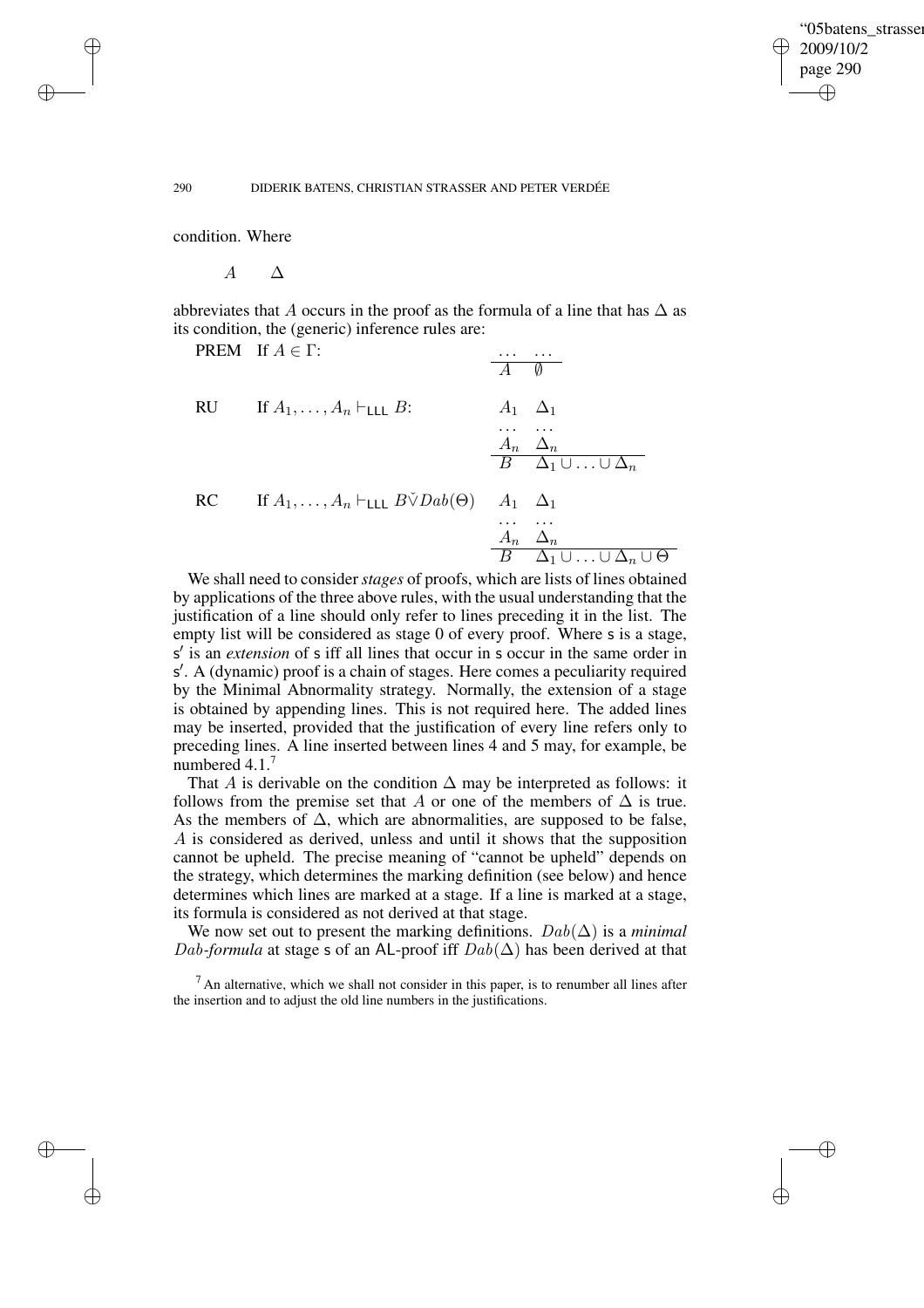✐

✐

✐

stage on the condition  $\emptyset$  whereas there is no  $\Delta' \subset \Delta$  for which  $Dab(\Delta')$  has been derived on the condition ∅.

Consider a proof from  $\Gamma$  at stage s and let  $Dab(\Delta_1), \ldots, Dab(\Delta_n)$  be the minimal Dab-formulas at that stage.  $U_s(\Gamma) = \Delta_1 \cup \ldots \cup \Delta_n$  and  $\Phi_s(\Gamma)$ is the set of minimal choice sets of  $\{\Delta_1, \ldots, \Delta_n\}$ .

*Definition 6*: *Marking for Reliability: Line* l *is marked at stage* s *iff, where*  $\Delta$  *is its condition,*  $\Delta \cap U_s(\Gamma) \neq \emptyset$ *.* 

*Definition 7*: *Marking for Minimal Abnormality: Line* l *is marked at stage* s *iff,* where A is derived on the condition  $\Delta$  on line l, (i) there is no  $\varphi \in \Phi_*(\Gamma)$ *such that*  $\varphi \cap \Delta = \emptyset$ *, or (ii) for some*  $\varphi \in \Phi_s(\Gamma)$ *, there is no line on which A* is derived on a condition  $\Theta$  for which  $\varphi \cap \Theta = \emptyset$ .

This reads more easily: where A is derived on the condition  $\Delta$  on line l, line *l* is *unmarked* at stage s iff (i) there is a  $\varphi \in \Phi_s(\Gamma)$  for which  $\varphi \cap \Delta = \emptyset$ and (ii) for every  $\varphi \in \Phi_s(\Gamma)$ , there is a line at which A is derived on a condition  $\Theta$  for which  $\varphi \cap \Theta = \emptyset$ .

A formula A is *derived at stage* s of a proof from Γ iff it is the formula of a line that is unmarked at that stage. Marks may come and go as the proof proceeds. So one also wants to define a stable notion of derivability, which is called *final derivability*.

*Definition 8*: A *is* finally derived *from* Γ *on line* l *of a stage* s *iff (i)* A *is the second element of line* l*, (ii) line* l *is not marked at stage* s*, and (iii) every extension of the stage in which line* l *is marked may be further extended in such a way that line* l *is unmarked.*

*Definition* 9:  $\Gamma \vdash_{AL} A$  *(A is finally AL-derivable from*  $\Gamma$ *) iff A is finally derived on a line of a proof from* Γ*.*

In Definition 8, s may be taken to be a *finite stage* for both strategies. For the Reliability strategy, the definition may moreover be taken to refer to *finite extensions* only. For Minimal Abnormality the definition should be required to refer to finite as well as to infinite extensions, as was shown in [4, p. 479].

The intuitive notion behind final derivability is the existence of a proof that is *stable with respect to an unmarked line* l: A is derived on line l and line l is unmarked in the proof and in all its extensions. However, for some AL,  $\Gamma$ , and A, only an infinite proof from  $\Gamma$  in which A is the formula of a line l is stable with respect to line l.

Definition 8 has an attractive game-theoretic interpretation — see especially [9]. The proponent has shown that A is finally derived on line l iff, whenever the opponent extends the proof in such a way that line  $l$  is marked,

✐

✐

'05batens\_strasser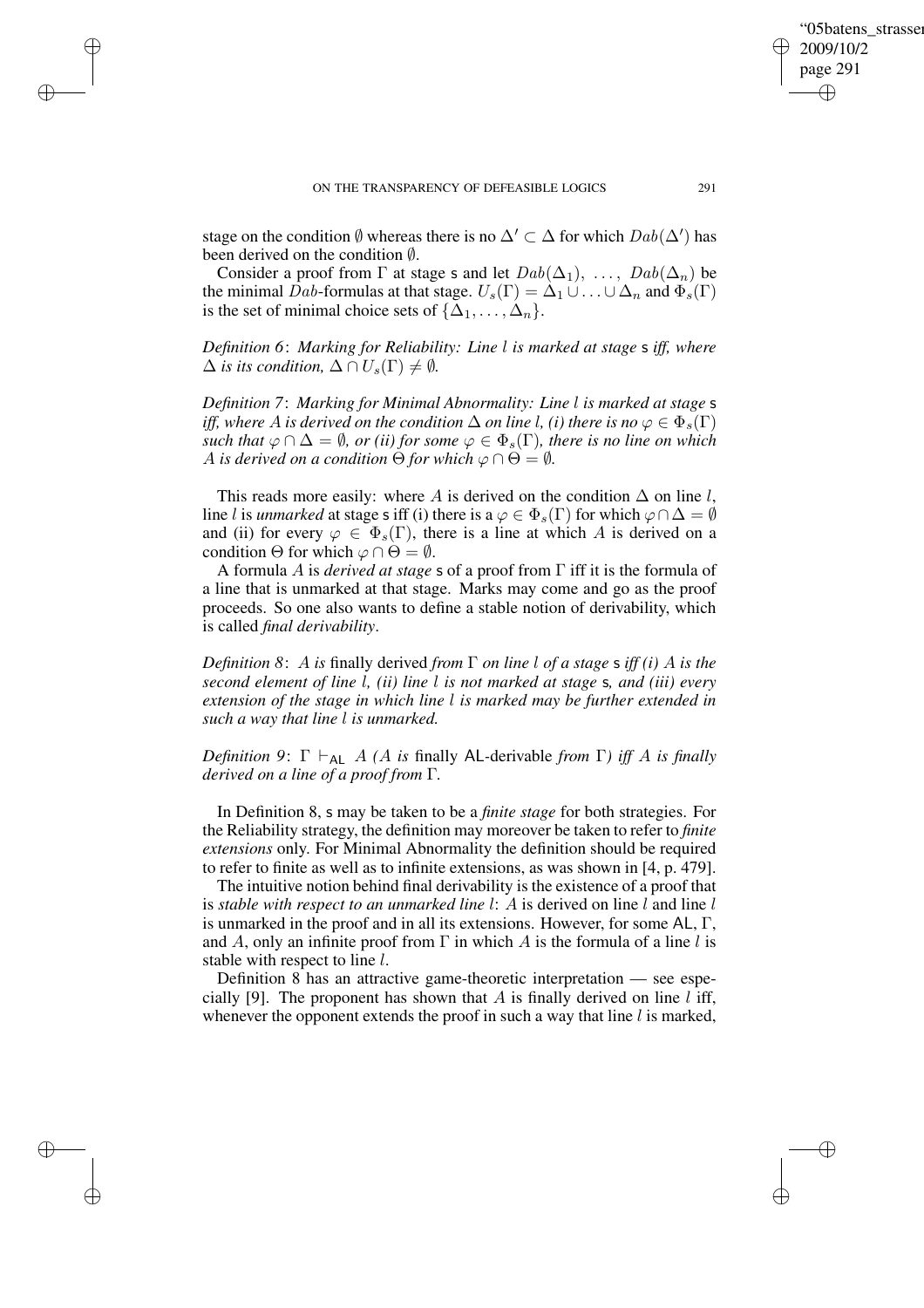### *"05batens\_strasser\_verdee" 2009/10/2 page 292* ✐ ✐

✐

✐

### 292 DIDERIK BATENS, CHRISTIAN STRASSER AND PETER VERDÉE

the proponent is able to extend the extension further in such a way that line l is unmarked. Note that the preceding sentence refers to all possible extensions. So it can only be established by a reasoning in the metalanguage.

Before closing this section, we list, for future reference, some theorems that are proven in [8]. The original numbers are mentioned in brackets.

*Theorem 1*:  $\Gamma \subseteq Cn_{\sf AL}(\Gamma)$ *. (Reflexivity)* [Th. 11.2]

✐

✐

✐

✐

*Theorem* 2:  $C_{n_{\text{AL}}}(C_{n_{\text{AL}}}(T)) = C_{n_{\text{AL}}}(T)$ *. (Fixed Point)* [Th. 11.6–7]

*Theorem* 3: *If*  $\Gamma' \subseteq Cn_{\text{AL}}(\Gamma)$  *then*  $Cn_{\text{AL}}(\Gamma) = Cn_{\text{AL}}(\Gamma \cup \Gamma')$ . [Th. 11.10]

Note that Theorem 3 is an immediate consequence of the following two

- Cautious Monotonicity (if  $\Gamma' \subseteq Cn_{\sf AL}(\Gamma)$  then  $Cn_{\sf AL}(\Gamma) \subseteq Cn_{\sf AL}(\Gamma \cup$  $[Γ')$ ) [Th. 11.12]
- Cumulative Transitivity (if  $\Gamma' \subseteq Cn_{\sf AL}(\Gamma)$  then  $Cn_{\sf AL}(\Gamma \cup \Gamma') \subseteq$  $Cn_{\text{Al}}(\Gamma)$  [Th. 11.11].

*Theorem* 4:  $\Gamma \vdash_{AL^m} A$  *iff, for every*  $\varphi \in \Phi(\Gamma)$ *, there is*  $a \Delta \subset \Omega$  *such that*  $\Delta \cap \varphi = \emptyset$  *and*  $\Gamma \vdash_{\text{LLL}} \tilde{A} \check{\vee} Dab(\Delta)$ . [Th. 8]

*Theorem* 5:  $C_{n_{\text{LLL}}}(\Gamma) \subseteq C_{n_{\text{Alt}}}(\Gamma) \subseteq C_{n_{\text{Alt}}}(\Gamma) \subseteq C_{n_{\text{ULL}}}(\Gamma)$ . [Th. 11.1]

From here on, "adaptive logic" will always refer to an adaptive logic *in standard format*.

# 4. *Equivalent Premise Sets and Adaptive Logics*

It was proved that all adaptive logics have the properties Reflexivity, Cumulative Transitivity, Cautious Monotonicity, and Fixed Point. From this it is easily provable that C1–C3 hold for all of them. Note that each of the three criteria greatly simplifies the identification of equivalent premise sets (or theories).

*Theorem 6*: *C1 holds for all adaptive logics.*

*Proof.* Suppose that  $\Gamma' \subseteq Cn_{AL}(\Gamma)$  and  $\Gamma \subseteq Cn_{AL}(\Gamma')$ . By Theorem 3,  $Cn_{\sf AL}(\Gamma) = Cn_{\sf AL}(\Gamma \cup \Gamma')$  and  $Cn_{\sf AL}(\Gamma') = Cn_{\sf AL}(\Gamma \cup \Gamma')$ . So  $Cn_{\sf AL}(\Gamma) =$  $Cn_{\sf AL}(\Gamma')$ . ).  $\qquad \qquad \Box$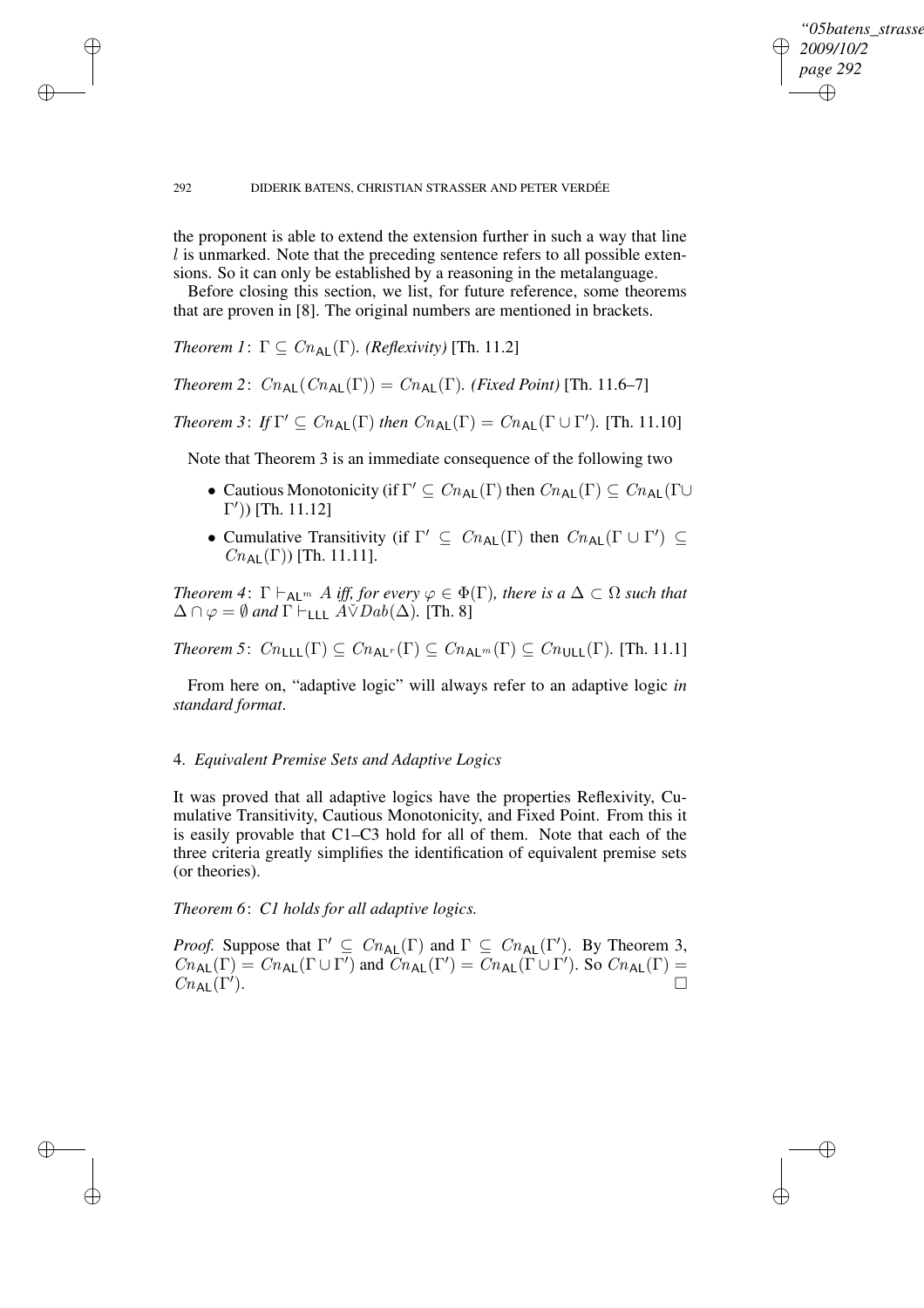The following lemma establishes that C2 and C3 are coextensive whenever L is reflexive and  $Cn_{\mathsf{L}}(\Gamma)$  is a fixed point.

*Lemma* 1: *If* L *is reflexive,*  $Cn_{\mathsf{L}}(\Gamma)$  *is a fixed point*  $(Cn_{\mathsf{L}}(\Gamma) = Cn_{\mathsf{L}}(Cn_{\mathsf{L}}(\Gamma))$ *for all*  $\Gamma$ ), *and*  $\Gamma'$  *is reflexive and monotonic, then*  $Cn_{\Gamma'}(Cn_{\Gamma}(\Gamma)) = Cn_{\Gamma}(\Gamma)$ *for all*  $\Gamma$  *iff*  $Cn_{\mathsf{L}'}(\Gamma) \subseteq Cn_{\mathsf{L}}(\Gamma)$  *for all*  $\Gamma$ *. (Closure Lemma)* 

*Proof.* Suppose that the antecedent is true. So, for all  $\Gamma$ ,  $\Gamma \subseteq Cn_{\mathsf{L}}(\Gamma)$  by the reflexivity of L and hence, for all  $\Gamma$ ,  $Cn_{L}(\Gamma) \subseteq Cn_{L}(Cn_{L}(\Gamma))$  by the monotonicity of L'. We have to prove an equivalence.

 $\Rightarrow$  Suppose that, for all  $\Gamma$ ,  $Cn_{\mathsf{L}}(Cn_{\mathsf{L}}(\Gamma)) = Cn_{\mathsf{L}}(\Gamma)$ .  $\Gamma \subseteq Cn_{\mathsf{L}}(\Gamma)$  by the reflexivity of L. So  $Cn_{L}(\Gamma) \subseteq Cn_{L}(\widehat{Cn_{L}}(\Gamma))$  by the monotonicity of L'. From this and the supposition follows that, for all  $\Gamma$ ,  $Cn_{\mathsf{L}'}(\Gamma) \subseteq Cn_{\mathsf{L}}(\Gamma)$ .

 $\Leftarrow$  Suppose that, for all  $\Gamma$ ,  $Cn_{\mathsf{L}'}(\Gamma) \subseteq Cn_{\mathsf{L}}(\Gamma)$  and hence  $Cn_{\mathsf{L}'}(Cn_{\mathsf{L}}(\Gamma)) \subseteq$  $Cn_{\mathsf{L}}(Cn_{\mathsf{L}}(\Gamma))$ . As  $Cn_{\mathsf{L}}(\Gamma)$  is a fixed point, it follows that  $Cn_{\mathsf{L}}(Cn_{\mathsf{L}}(\Gamma)) \subseteq$  $Cn_{\mathsf{L}}(\Gamma)$  for all  $\Gamma$ . So, by the reflexivity of L',  $Cn_{\mathsf{L}}(Cn_{\mathsf{L}}(\Gamma)) = Cn_{\mathsf{L}}(\Gamma)$  for all  $\Gamma$ .

# *Theorem 7*: *C2 and C3 hold for all adaptive logics.*

*Proof.* C2 and C3 are coextensive for all adaptive logics because of Lemma 1 together with Theorems 1 and 2. It suffices to prove that C2 holds for all adaptive logics. Suppose that the antecedent of C2,  $Cn_{L}(\Gamma) \subseteq Cn_{AL}(\Gamma)$ , holds true for all Γ. As AL is reflexive (Theorem 1), it follows that

 $\Gamma \cup C_{n_1}(\Gamma) \subset C_{n_{\text{Al}}}(\Gamma)$ .

From this, by Theorem 3,

✐

✐

✐

✐

 $Cn_{\mathsf{AL}}(\Gamma) = Cn_{\mathsf{AL}}(\Gamma \cup Cn_{\mathsf{L}'}(\Gamma)),$ 

whence, as  $L'$  is reflexive,

 $Cn_{\mathsf{AL}}(\Gamma) = Cn_{\mathsf{AL}}(Cn_{\mathsf{L}'}(\Gamma)).$ 

By the same reasoning

$$
Cn_{\mathsf{AL}}(\Gamma') = Cn_{\mathsf{AL}}(Cn_{\mathsf{L}'}(\Gamma')).
$$

So, as  $Cn_{\mathsf{L}'}(\Gamma) = Cn_{\mathsf{L}'}(\Gamma')$  by the supposition,

 $Cn_{\mathsf{AL}}(\Gamma) = Cn_{\mathsf{AL}}(\Gamma')$ .

 $\Box$ 

✐

✐

"05batens\_strasser

2009/10/2 page 293

✐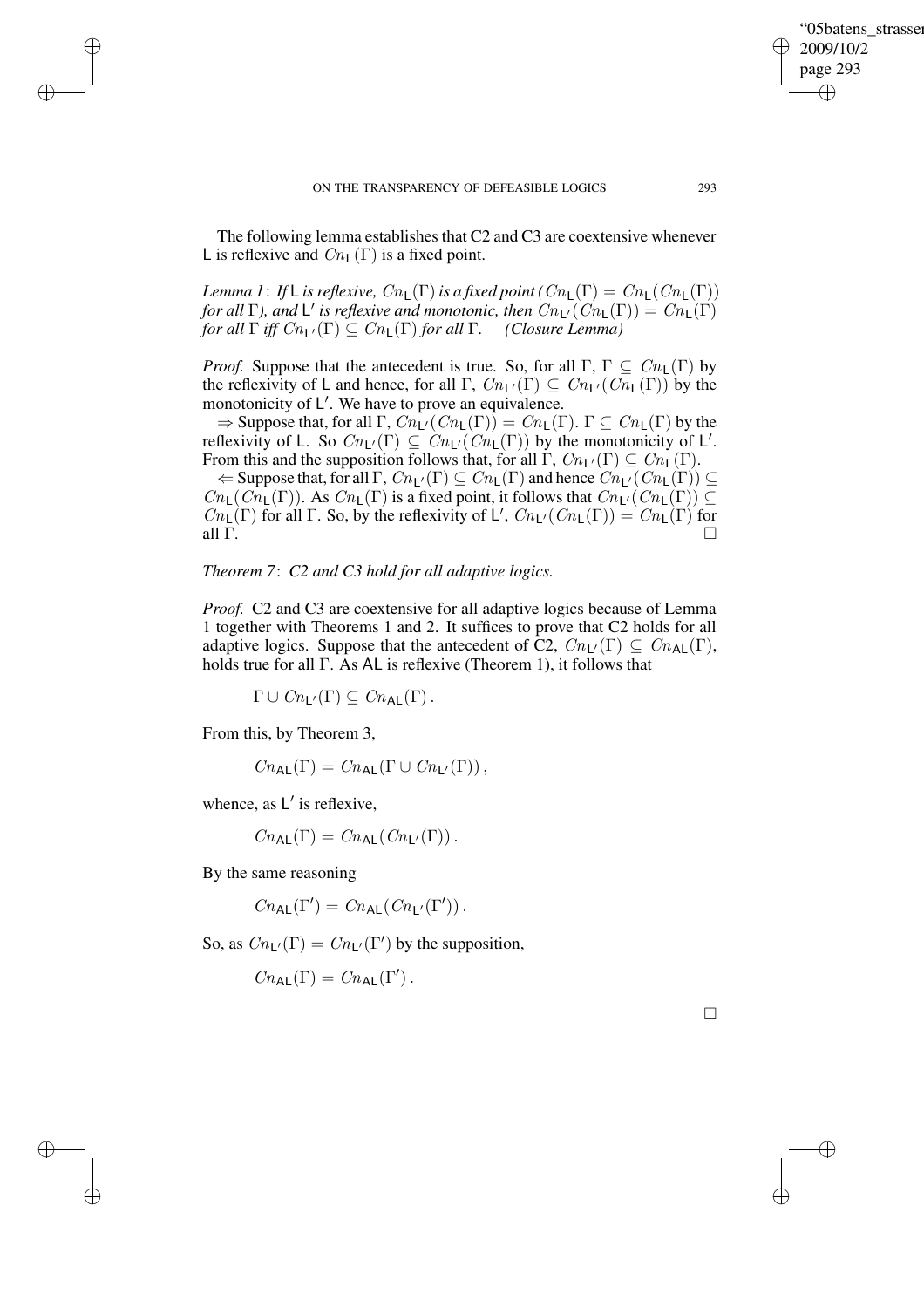✐

#### 294 DIDERIK BATENS, CHRISTIAN STRASSER AND PETER VERDÉE

Note that, for every adaptive logic AL, LLL is a Tarski logic weaker than AL. So if two premise sets are LLL-equivalent, they are also AL-equivalent in view of C2. For some premise sets, however, one needs to rely directly on C1. An example is that  $Cnc_{\text{LuN}^m}({p}) = Cnc_{\text{LuN}^m}({p \vee (q \wedge \neg q)})$ . While  $Cn_{\text{CLuN}}(\{p\}) \neq Cn_{\text{CLuN}}(\{p \lor (q \land \neg q)\})$ , it is easy enough to show that  $\{p\} \vdash_{\mathsf{CLuN}^m} p \vee (q \wedge \neg q)$  and that  $\{p \vee (q \wedge \neg q)\} \vdash_{\mathsf{CLuN}^m} p$ .

### 5. *Characterizations Under a Translation*

✐

✐

✐

✐

Some readers may be puzzled by our claim that criteria C1–3 hold for the characterization of a DRF in terms of an adaptive logic while they do not hold for other characterizations — see Section 1. The reason is that the former characterizations are realized under a translation. In order to make this paper more self-contained, we present two examples. Consider first the logic Q from Section 2, restricting the discussion to the propositional level.

Let  $\triangleright$  abbreviate  $\Box \Diamond$ . Where T is the well-known modal logic of Feys see, for example,  $[22]^8$ — let the modal logic  $\mathsf{T}^m$  be defined by (i) the lower limit T, (ii) the set of abnormalities  $\Omega = \{ (\triangleright A \wedge \triangleright B) \wedge \neg \triangleright (A \wedge B) \mid A, B \in$ W}, and (iii) Minimal Abnormality. It is provable that, where  $B_1 \wedge \ldots \wedge B_n$ is the conjunctive normal form of A and  $\Gamma^{\triangleright} = \{\triangleright C \mid C \in \Gamma\}$ ,  $\Gamma \vdash_{\mathsf{Q}} A$  iff  $\Gamma^{\triangleright}\vdash_{\mathsf{T}^m}\check{\triangleright} B_1\wedge\ldots\wedge\triangleright B_n.$ 

Note that every minimal Dab-formula that is T-derivable from  $\Gamma$  comprises only one disjunct.<sup>9</sup> This means that, for statements of the form  $\Gamma^{\triangleright}\vdash_{\mathsf{T}^m}$  $\triangleright B_1 \wedge \ldots \wedge \triangleright B_n$ , Minimal Abnormality and Reliability boil down to the Simple strategy. Thus the marking definition may be simplified to: a line is marked iff some member of its condition has been derived on the empty condition. Similarly, a T-model M of  $\Gamma^{\triangleright}$  is a T<sup>m</sup>-model of  $\Gamma^{\triangleright}$ ⋂ iff  $A\tilde{b}(M) =$  ${Ab(M') \mid M' \text{ is a T-model of } \Gamma^{\triangleright} } = {A \in \Omega \mid \Gamma^{\triangleright} \vdash_{\mathsf{T}} A}.$ 

Let us now turn to the fact that C2 does not hold for  $Q$  — for example Pequivalence does not warrant Q-equivalence — whereas C2 holds for  $\mathsf{\tilde{T}}^m$  in view of Theorem 7. This opposition obviously derives from the fact that  $\mathsf{T}^m$ distinguishes between  $\triangleright(p \land \neg p)$ , which has no T-models, and  $\triangleright p \land \triangleright \neg p$ , which does, whereas Q blurs this distinction. For example  $\{p, \neg p\}$  is Pequivalent to  $\{p \land \neg p\}$ , whereas  $\{\triangleright p, \triangleright \neg p\}$  is not T-equivalent to  $\{\triangleright (p \land \neg p)\}$  $\neg p$ }.

<sup>8</sup> Except that, in order to define  $\Gamma \models_{\top} A$ , a T-model is defined as  $M = \langle W, w_0, R, v \rangle$ with  $w_0 \in W$  and M is said to verify A iff  $v_M(A, w_0) = 1$ .

<sup>9</sup> The property does not hold for all premise sets but is typical for premise sets  $\Gamma$ <sup> $\triangleright$ </sup> with Γ a set of modal-free formulas.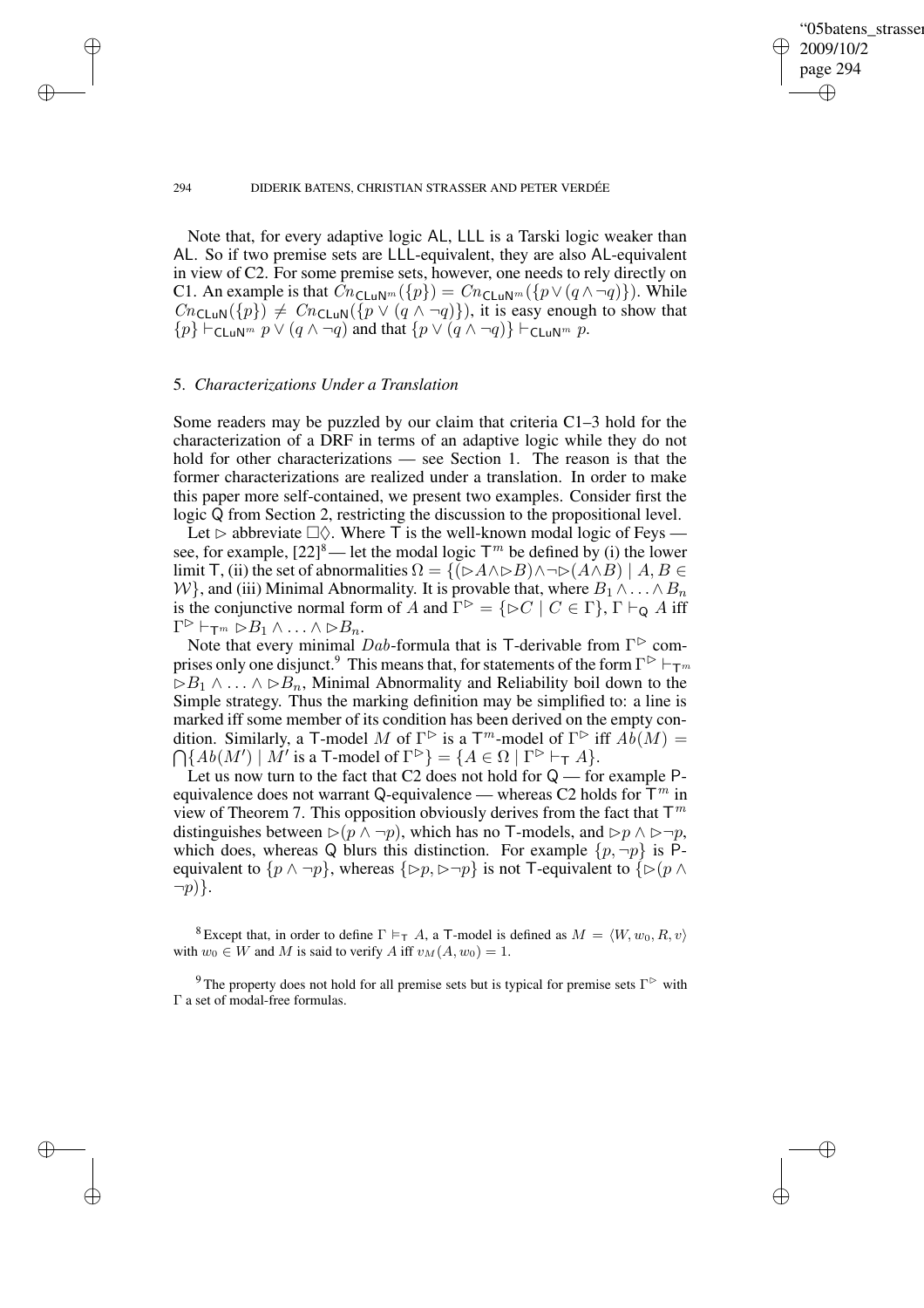The situation is similar for the Strong and Weak consequence relations, which were employed to illustrate the non-applicability of C1 and C3. Here we only consider the Strong consequence relation. Let the premises be formulated with classical negation,  $\tilde{\neg}$ . Let  $\Gamma^{-\tilde{\neg}} = {\neg \tilde{\neg} A \mid A \in \Gamma}$  and let  $W^{\dagger}$  be the set of closed formulas that do not contain  $\neg$  (but may contain  $\check{\neg}$ ). It was proved in [5]<sup>10</sup> that  $\text{Cn}_{Strong}(\Gamma) = \text{Cn}_{\text{CLuN}^m}(\Gamma^{\check{\neg \check{\neg}}}) \cap \mathcal{W}^{\check{\neg}}$ . Note that Theorems 1–3 hold for  $Cn_{\text{CLuN}^m}(\Gamma)$ , but that they do not hold for the consequence relation that maps  $\Gamma$  to  $\widehat{C}n_{\text{CLuN}^m}(\Gamma^{-1}) \cap \mathcal{W}^{\neq}$ . Thus if  $p \wedge q$ ,  $\neg p \in \Gamma$ , neither of them will be in  $Cn_{Strong}(\Gamma)$ ;  $\neg\neg (p \wedge q)$  and

 $\neg \neg \neg \neg p$  will be members of both  $\Gamma \neg \neg$  and  $Cn_{\text{CLuN}^m}(\Gamma \neg \neg)$  but obviously not of  $\overline{C_{n_{\text{CLuN}}}}$  ( $\Gamma^{-1}$ )  $\cap$   $\mathcal{W}^{\neq}$ . Note also that the required translation does not complicate the applicability of C1–C3.

# 6. *Extension of Equivalent Premise Sets*

✐

✐

✐

✐

Let us now turn to the announced related problem: the equivalence of extensions of equivalent premise sets. In this respect adaptive logics do not behave like Tarski logics. At first sight, they seem to behave just as strangely as other formal approaches to DRF.

*Fact* 1: If L *is a Tarski logic, then*  $Cn_{\mathsf{L}}(\Gamma_1) = Cn_{\mathsf{L}}(\Gamma_2)$  *warrants that*  $Cn_{\mathsf{L}}(\Gamma_1 \cup \Delta) = Cn_{\mathsf{L}}(\Gamma_2 \cup \Delta).$ 

*Fact* 2:  $C_{n_{\text{AL}}(\Gamma_1)} = C_{n_{\text{AL}}(\Gamma_2)}$  *does not warrant that*  $C_{n_{\text{AL}}(\Gamma_1 \cup \Delta)} =$  $Cn_{\mathsf{Al}}(\Gamma_2 \cup \Delta)$ .

That the second fact holds follows immediately from the following example:

$$
Cnc_{\text{LuN}^m}(\{p\}) = Cnc_{\text{LuN}^m}(\{p \lor (q \land \neg q)\}) \text{ but }
$$
  

$$
Cnc_{\text{LuN}^m}(\{p, q \land \neg q\}) \neq Cnc_{\text{LuN}^m}(\{p \lor (q \land \neg q), q \land \neg q\}).
$$

Note that the example may be adjusted to any adaptive logic in which classical disjunction is present or definable. The example clearly indicates the most straightforward reason why the fact holds. The formula  $q \wedge \neg q$  is an abnormality and hence is supposed to be false 'unless and until proven otherwise'. The original premise sets are equivalent because  $p \vee (q \wedge \neg q)$  is the only premise of the second premise set and its minimal abnormal interpretation leads to p. If, however,  $q \wedge \neg q$  is added to the premise sets,  $\{p, q \wedge \neg q\}$ still gives us p because  $CLuN<sup>m</sup>$  is reflexive, but p is not derivable from

'05batens\_strasser

2009/10/2 page 295

✐

✐

✐

<sup>&</sup>lt;sup>10</sup> The paraconsistent negation is there written as  $\sim$  (here as  $\neg$ ) and the classical negation as  $\neg$  (here as  $\xi$ ).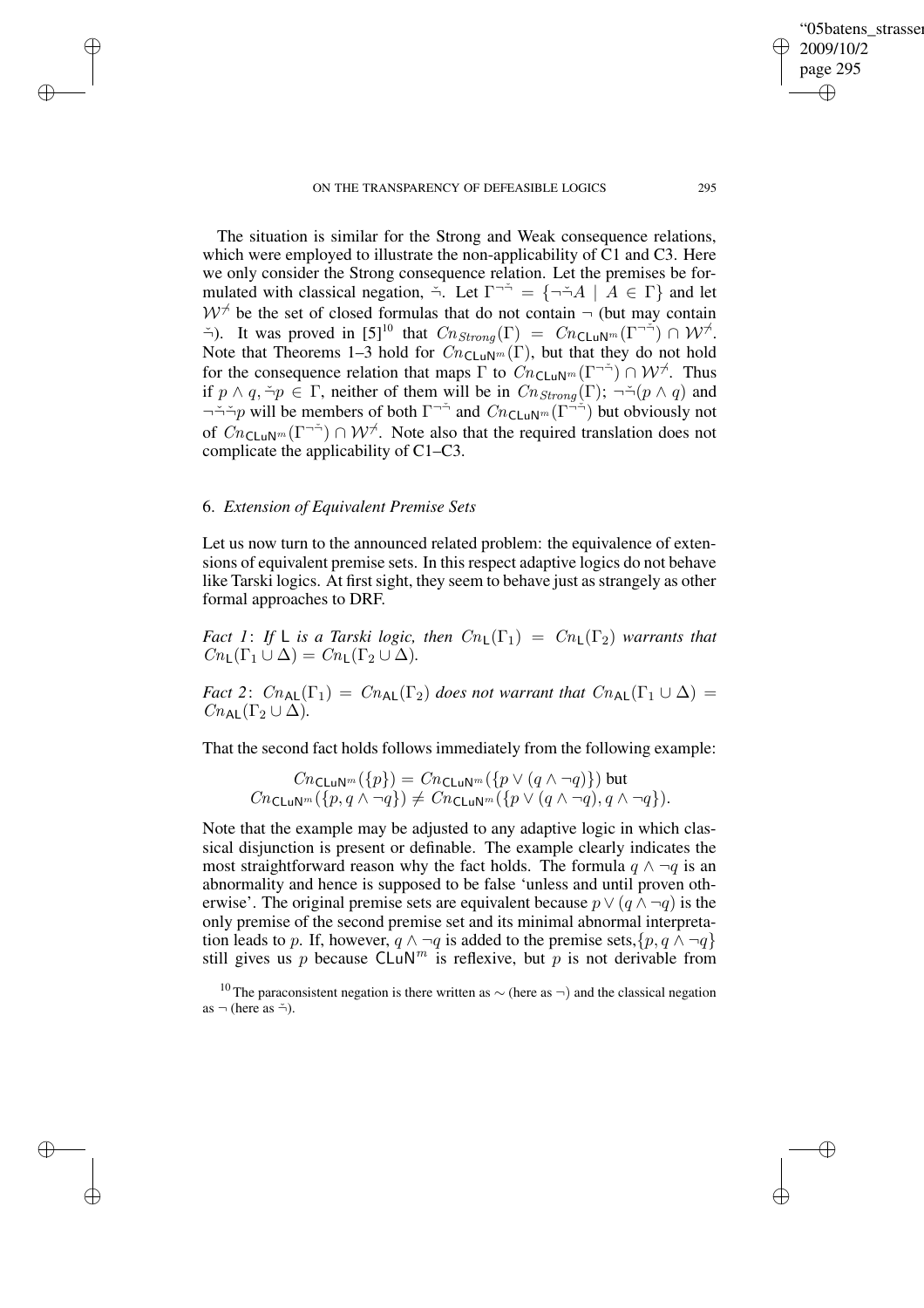✐

#### 296 DIDERIK BATENS, CHRISTIAN STRASSER AND PETER VERDÉE

 ${p \vee (q \wedge \neg q), q \wedge \neg q}$  because this extended premise set requires  $q \wedge \neg q$  to be true and has the same CLuN<sup>m</sup>-consequences as  $\{q \wedge \neg q\}$ . To the negative fact corresponds a positive result which is very similar to it.

*Theorem* 8: *If* L *is a Tarski logic weaker than* AL *and*  $Cn_{\mathsf{L}}(\Gamma_1) = Cn_{\mathsf{L}}(\Gamma_2)$ *, then*  $C_{n_{\mathsf{AL}}}(\Gamma_1 \cup \Delta) = C_{n_{\mathsf{AL}}}(\Gamma_2 \cup \Delta)$  *for all*  $\Delta$ *.* 

*Proof.* Suppose that the antecedent is true. In view of the reflexivity of L, (i)  $\Delta \subseteq Cn_{\mathsf{L}}(\Gamma_1 \cup \Delta)$  and (ii)  $Cn_{\mathsf{L}}(\Gamma_1) = Cn_{\mathsf{L}}(\Gamma_2)$  warrants that  $\Gamma_2 \subseteq$  $Cn_{\mathsf{L}}(\Gamma_1)$ . As L is monotonic, it follows that  $\Gamma_2 \cup \Delta \subseteq Cn_{\mathsf{L}}(\Gamma_1 \cup \Delta)$ . So  $\Gamma_2 \cup \Delta \subseteq Cn_{\mathsf{AL}}(\Gamma_1 \cup \Delta)$  in view of  $Cn_{\mathsf{L}}(\Gamma_1 \cup \Delta) \subseteq Cn_{\mathsf{AL}}(\Gamma_1 \cup \Delta)$ . By the same reasoning  $\Gamma_1 \cup \Delta \subseteq Cn_{AL}(\Gamma_2 \cup \Delta)$ . But then, in view of Theorem 6,  $C_{n_{\mathsf{AL}}}(\Gamma_1 \cup \Delta) = C_{n_{\mathsf{AL}}}(\Gamma_2 \cup \Delta).$ 

For adaptive logics there is a weaker alternative for Fact 1. For this, we need another definition.

*Definition 10*: *A set of formulas* Θ *is an* AL*-*monotonic extension *of a set of formulas*  $\Gamma$  *iff*  $\Gamma \subset \Theta$  *and*  $C_{n_{\text{AL}}}(\Gamma) \subseteq C_{n_{\text{AL}}}(\Theta)$ *.* 

*Theorem* 9: *If*  $\Gamma_1 \cup \Delta$  *is an* AL-monotonic *extension* of  $\Gamma_1$  *and*  $\Gamma_2 \cup \Delta$  *is an* AL-monotonic extension of  $\Gamma_2$ , then  $Cn_{AL}(\Gamma_1) = Cn_{AL}(\Gamma_2)$  warrants that  $Cn_{\sf AL}(\Gamma_1 \cup \Delta) = Cn_{\sf AL}(\Gamma_2 \cup \Delta)$ 

*Proof.* Suppose  $Cn_{AL}(\Gamma_1) = Cn_{AL}(\Gamma_2)$ ,  $\Gamma_1 \cup \Delta$  is an AL-monotonic extension of  $\Gamma_1$  and  $\Gamma_2 \cup \Delta$  is an AL-monotonic extension of  $\Gamma_2$ . By definition 10, the second supposition implies that

 $Cn_{\text{Al}}(\Gamma_1) \subseteq Cn_{\text{Al}}(\Gamma_1 \cup \Delta)$ .

In view of the reflexivity of adaptive logics

 $\Delta \subseteq Cn_{\sf AL}(\Gamma_1 \cup \Delta)$ .

From the two previous results, one obtains immediately that

 $Cn_{\mathbf{A}}(\Gamma_1) \cup \Delta \subseteq Cn_{\mathbf{A}}(\Gamma_1 \cup \Delta),$ 

and with Theorem 3

✐

✐

✐

$$
Cn_{\mathsf{AL}}(\Gamma_1 \cup \Delta) = Cn_{\mathsf{AL}}(Cn_{\mathsf{AL}}(\Gamma_1) \cup \Delta \cup \Gamma_1).
$$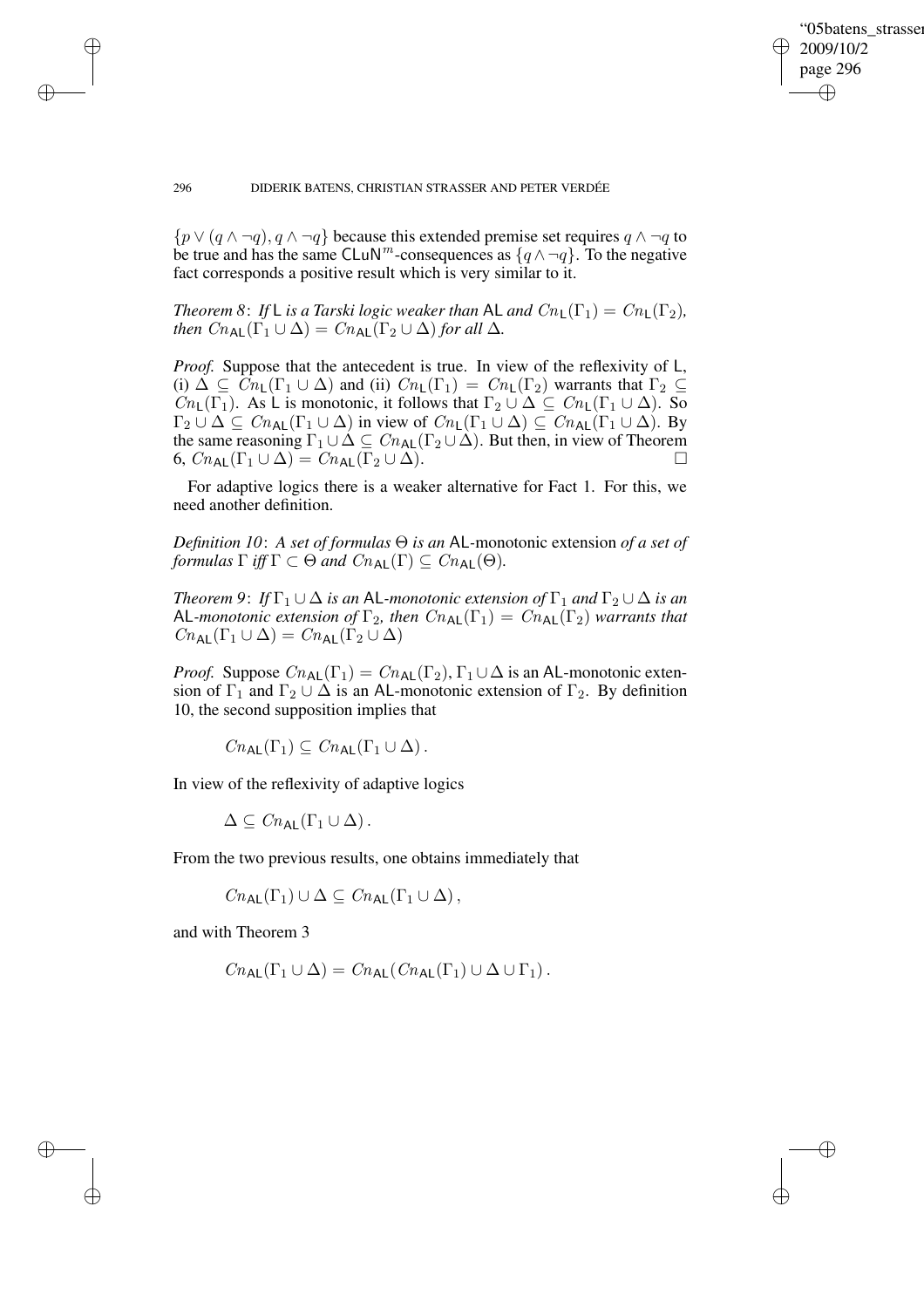✐

In view of the reflexivity of AL,  $\Gamma_1 \subseteq Cn_{AL}(\Gamma_1)$ , whence:

$$
Cn_{\mathsf{AL}}(\Gamma_1 \cup \Delta) = Cn_{\mathsf{AL}}(Cn_{\mathsf{AL}}(\Gamma_1) \cup \Delta).
$$

With the same reasoning, the following is provable

✐

✐

✐

✐

$$
Cn_{\mathsf{AL}}(\Gamma_2 \cup \Delta) = Cn_{\mathsf{AL}}(Cn_{\mathsf{AL}}(\Gamma_2) \cup \Delta).
$$

The supposition implies that  $Cn_{AL}(Cn_{AL}(\Gamma_1) \cup \Delta) = Cn_{AL}(Cn_{AL}(\Gamma_2) \cup$  $\Delta$ ), whence

$$
Cn_{\mathsf{AL}}(\Gamma_1 \cup \Delta) = Cn_{\mathsf{AL}}(\Gamma_2 \cup \Delta).
$$

 $\Box$ 

There are criteria for deciding whether an extension is AL-monotonic. The criteria depend on the strategy, which is the third element of the adaptive logic AL. The criteria we introduce below may be not the sharpest possible ones, but it is obvious that they are correct. Let  $\Gamma$  be the original premise set and  $\Gamma'$  the extended premise set.

For the Reliability strategy, the criterium reads: If  $\Gamma \subseteq \Gamma'$  and  $U(\Gamma') \subseteq$  $U(\Gamma)$  then  $\Gamma'$  is an AL-monotonic extension of  $\Gamma$ . In words: if every abnormality that is unreliable with respect to  $\Gamma'$  is also unreliable with respect to Γ, then  $Γ'$  is an AL-monotonic extension of Γ. In terms of the proof theory, this means that every unmarked line in a proof from  $\Gamma$  remains unmarked if the premise set is extended to  $\Gamma'$ . This warrants that the final consequences of  $\Gamma$  are also final consequences of  $\Gamma'$ . Obviously, some lines that are marked in a proof from  $\Gamma$  may be unmarked in a proof from  $\Gamma'$ . The effect of this is that the latter premise set has more, but not less, consequences than the former.

For the Minimal Abnormality strategy, the criterium reads: If  $\Gamma \subseteq \Gamma'$  and  $\Phi(\Gamma') \subseteq \Phi(\Gamma)$ , then  $\Gamma'$  is an AL-monotonic extension of  $\Gamma$ . This criterium is most easily understood from a semantic point of view. The antecedent warrants that every AL-model of  $\Gamma'$  is an AL-model of  $\Gamma$  and hence verifies every formula verified by all AL-models of Γ.

It is instructive to illustrate the difference between the two criteria in terms of CLuN<sup>r</sup> and CLuN<sup>m</sup>. Let  $\Gamma = \{(p \land \neg p) \lor (q \land \neg q), (p \land \neg p) \lor (r \land \neg r),\}$  $s \vee (p \wedge \neg p), s \vee (q \wedge \neg q)$ } and let  $\overline{\Gamma'} = \overline{\Gamma} \cup \{\overline{q} \wedge \neg q\}$ . As  $U(\overline{\Gamma}) = U(\Gamma') =$  $\{p \wedge \neg p, q \wedge \neg q, r \wedge \neg r\}$ ,  $\Gamma'$  is a CLuN<sup>r</sup>-monotonic extension of  $\Gamma$ . Note, however, that  $\Phi(\Gamma) = {\mathcal{b}(\{p \wedge \neg p\}, \{q \wedge \neg q, r \wedge \neg r\}\}\$  whereas  $\Phi(\Gamma') =$  $\{ \{ q \wedge \neg q, p \wedge \neg p \}, \{ q \wedge \neg q, r \wedge \neg r \} \}.$  So  $\Gamma'$  is not a CLuN<sup>m</sup>-monotonic extension of  $\Gamma$  and actually  $\Gamma \vdash_{\mathsf{CLuN}^m} s$  whereas  $\Gamma' \nvDash_{\mathsf{CLuN}^m} s$ .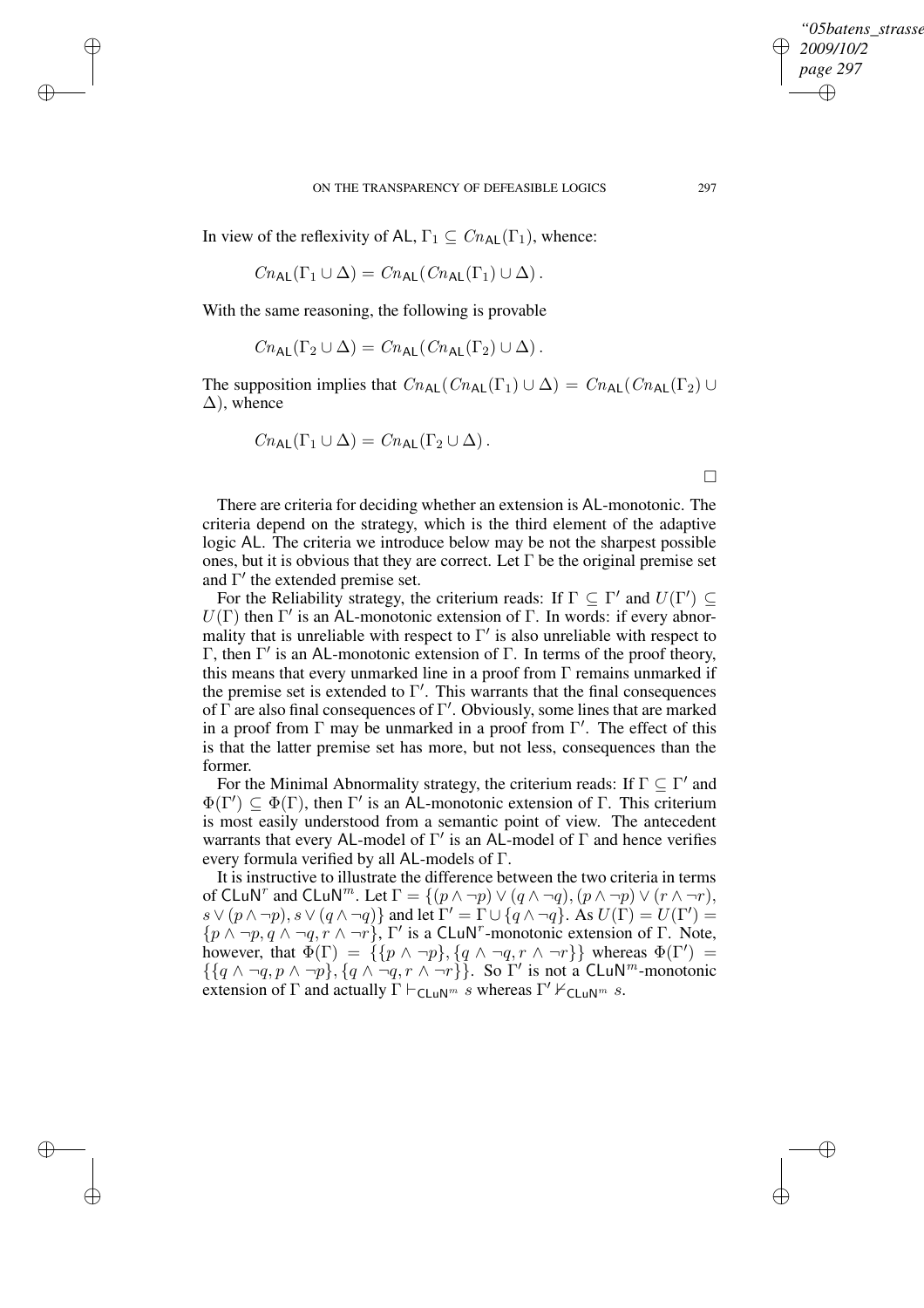### "05batens\_strasser 2009/10/2 page 298 ✐ ✐

✐

✐

#### 298 DIDERIK BATENS, CHRISTIAN STRASSER AND PETER VERDÉE

# 7. *Maximality of the Lower Limit Logic*

✐

✐

✐

✐

As LLL is a Tarski logic weaker than AL, Theorem 8 entails the following.

*Corollary 1*: *If*  $Cn_{\text{LLL}}(\Gamma_1) = Cn_{\text{LLL}}(\Gamma_2)$ *, then*  $Cn_{\text{AL}}(\Gamma_1 \cup \Delta) = Cn_{\text{AL}}(\Gamma_2 \cup \Delta)$  $\Delta$ *) for all*  $\Delta$ *.* 

Obviously, the corollary can also be proved directly. As LLL is a Tarski logic,  $Cn_{\text{LLL}}(\Gamma_1) = Cn_{\text{LLL}}(\Gamma_2)$  warrants that  $Cn_{\text{LLL}}(\Gamma_1 \cup \Delta) = Cn_{\text{LLL}}(\Gamma_2 \cup \Delta)$  $\Delta$ ) by Fact 1 and  $Cn_{\text{LLL}}(\Gamma_1 \cup \Delta) = Cn_{\text{LLL}}(\Gamma_2 \cup \Delta)$  warrants  $Cn_{\text{AL}}(\Gamma_1 \cup \Delta)$  $\Delta$ ) =  $Cn_{AL}(\Gamma_2 \cup \Delta)$  by Theorem 7.

We shall now prove that the lower limit logic LLL of an adaptive logic AL is not only a Tarski logic that is weaker than AL but that actually every monotonic logic L that is weaker than AL is weaker than LLL or identical to LLL. In the proof of the following theorem we rely on the compactness of LLL, but do not require L to be compact.

*Theorem 10*: *For all monotonic logics* L *weaker than* AL<sup>m</sup> *and for all* Γ*,*  $Cn_{\mathsf{L}}(\Gamma) \subseteq Cn_{\mathsf{L}}(\Gamma)$ .

*Proof.* Suppose that L is a monotonic logic weaker than  $AL^m$  and that there is a  $\Gamma$  and a  $B$  for which the following three hold.

$$
\Gamma \nvdash_{\mathsf{LLL}} B \tag{1}
$$

$$
\Gamma \vdash_{\mathsf{L}} B \tag{2}
$$

$$
\Gamma \vdash_{\mathsf{AL}^m} B \tag{3}
$$

Let  $\Gamma' = \{Dab(\Delta) | \Gamma \vdash_{\text{LLL}} B \check{\vee} Dab(\Delta)\}\$ . In view of the definition of  $\Gamma'$ , (1) entails (4); (5) follows from (2) by the monotonicity of L, and (6) follows from (5) by the supposition.

$$
\Gamma \cup \Gamma' \nvdash_{\mathsf{LLL}} B \tag{4}
$$

$$
\Gamma \cup \Gamma' \vdash_{\mathsf{L}} B \tag{5}
$$

$$
\Gamma \cup \Gamma' \vdash_{\mathsf{AL}^m} B \tag{6}
$$

In view of Theorem 4, it follows from (6) and (4) that, for every  $\varphi \in \Phi(\Gamma \cup$  $\Gamma'$ ), there is a  $\Delta \subset \Omega$  such that

$$
\Gamma \cup \Gamma' \vdash_{\mathsf{LLL}} B \check{\vee} Da b(\Delta), \Delta \neq \emptyset \text{ and } \Delta \cap \varphi = \emptyset. \tag{7}
$$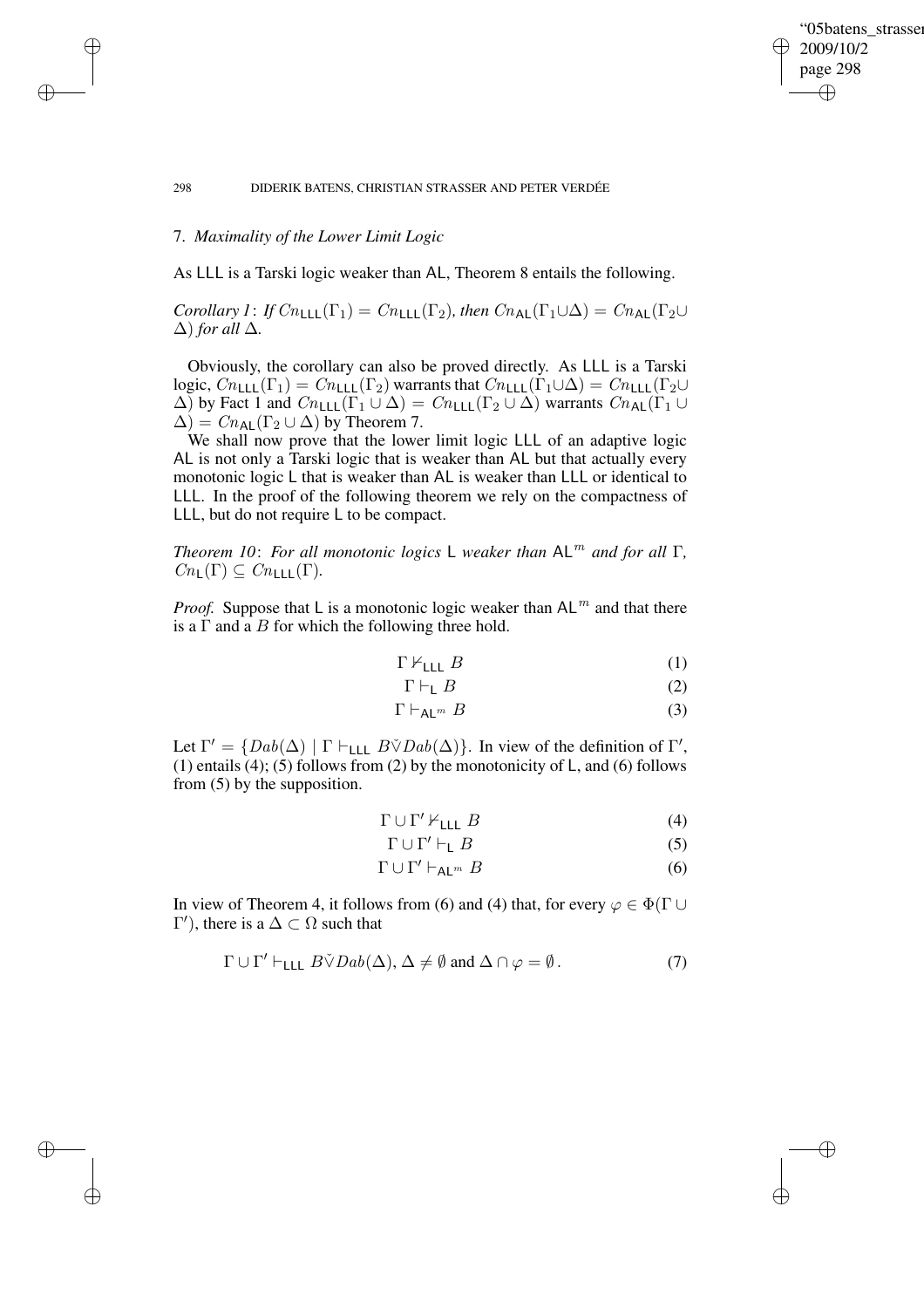"05batens\_strasser 2009/10/2 page 299 ✐ ✐

✐

✐

In view of the compactness and monotonicity of LLL there are  $Dab(\Delta_1), \ldots$ ,  $Dab(\Delta_n) \in \Gamma'$  such that

$$
\Gamma \cup \{Dab(\Delta_1), \ldots, Dab(\Delta_n)\} \vdash_{\mathsf{LLL}} B\check{\vee} Dab(\Delta).
$$
 (8)

As  $\Gamma \vdash_{\mathsf{LLL}} B \check{\vee} Da b(\Delta_i)$  for every  $i \in \{1, \ldots, n\},$ 

$$
\Gamma \vdash_{\mathsf{LLL}} B\check{\vee} \left(\check{\bigwedge}_{i=1}^n Dab(\Delta_i)\right). \tag{9}
$$

From (8) follows

✐

✐

✐

✐

$$
\Gamma \cup \left\{ \bigwedge_{i=1}^{n} Dab(\Delta_{i}) \right\} \vdash_{\mathsf{LLL}} B\check{\vee} Dab(\Delta),\tag{10}
$$

whence, by the Deduction Theorem,

$$
\Gamma \vdash_{\mathsf{LLL}} \left(\check{\bigwedge}_{i=1}^n \mathit{Dab}(\Delta_i)\right) \check{\supset} (\mathit{B\check{\vee}} \mathit{Dab}(\Delta)).\tag{11}
$$

From (9) and (11) follows

$$
\Gamma \vdash_{\mathsf{LLL}} B \check{\vee} Da b(\Delta),\tag{12}
$$

whence  $Dab(\Delta) \in \Gamma'$ . But then every  $\varphi \in \Phi(\Gamma \cup \Gamma')$  contains at least one member of  $\Delta$ , which contradicts (7).  $\Box$ 

It follows from Theorem 5 that this result also holds when the third element of AL is Reliability. Hence we obtain the following corollary.

*Corollary 2*: *Every monotonic logic* L *that is weaker than* AL *is weaker than* LLL *or identical to* LLL*.*

Lemma 1 gives us a further corollary.

*Corollary* 3: *If*  $Cn_{AL}(\Gamma)$  *is closed under a monotonic logic* L, *then* L *is weaker than* LLL *or identical to* LLL*.*

The upshot is that the lower limit logic LLL allows for very sharp applications of C2 and C3. Moreover, the lower limit logic is the strongest Tarski logic L weaker than AL for which holds: if two premise sets are L-equivalent and both are extended with the same set of formulas, then these extensions are AL-equivalent. All this highlights the pivotal role of the lower limit logic.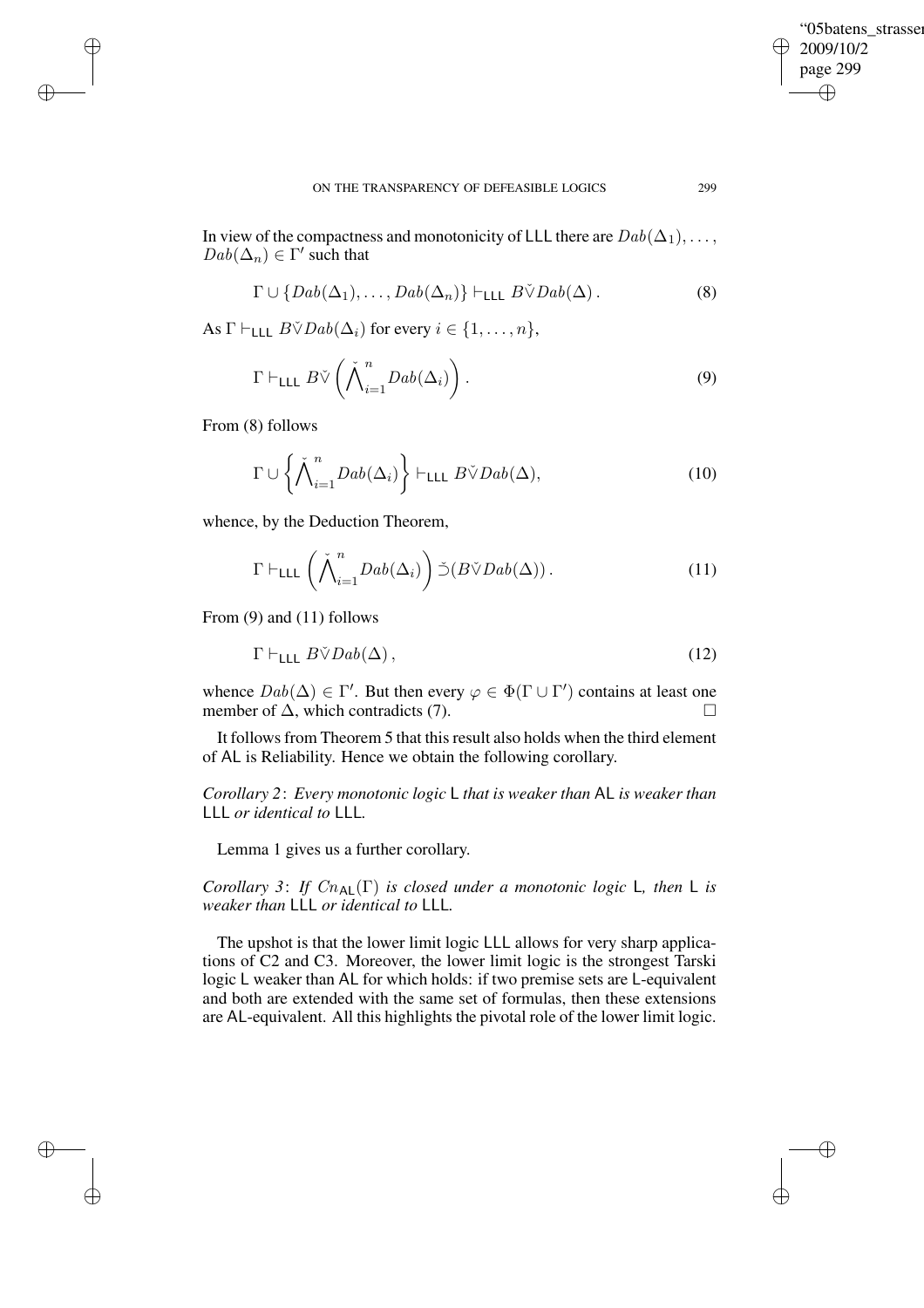#### 300 DIDERIK BATENS, CHRISTIAN STRASSER AND PETER VERDÉE

### 8. *In Conclusion*

We have proved that criteria C1–C3, which are standard for identifying equivalent premise sets with respect to Tarski logics, also apply to adaptive logics. This is a major advantage of adaptive logics in comparison to other formal approaches to defeasible reasoning forms because the criteria are transparent and easy to check. This is especially so in view of the pivotal role played by the lower limit logic.

'05batens\_strasser

2009/10/2 page 300

✐

✐

✐

✐

With respect to extensions of equivalent premise sets, adaptive logics do not behave like Tarski logics, but we have located a criterion that is simple and close to that for Tarski logics — and moreover a criterion that is specific for adaptive logics. We have also shown that the strongest Tarski logic weaker than an adaptive logic in standard format is its lower limit and that the lower limit logic is the strongest Tarski logic under which the adaptive consequence set is closed. This means that equivalence with respect to the lower limit logic does not only provide a criterion for adaptive equivalence, but also provides a maximally strong criterion for deciding that similar extensions of adaptively equivalent premise sets are adaptively equivalent.

Centre for Logic and Philosophy of Science Ghent University, Belgium E-mail: Diderik.Batens@UGent.be, Christian.Strasser@UGent.be, Peter.Verdee@UGent.be

### REFERENCES

- [1] Atocha Aliseda. *Abductive Reasoning. Logical Investigations into Discovery and Explanation*. Springer, Dordrecht, 2006.
- [2] Grigoris Antoniou. *Nonmonotonic Reasoning*. MIT Press, Cambridge, Mass., 1996.
- [3] Diderik Batens. Inconsistency-adaptive logics and the foundation of non-monotonic logics. *Logique et Analyse*, 145:57–94, 1994. Appeared 1996.
- [4] Diderik Batens. Inconsistency-adaptive logics. In Orłowska [41], pages 445–472.
- [5] Diderik Batens. Towards the unification of inconsistency handling mechanisms. *Logic and Logical Philosophy*, 8:5–31, 2000. Appeared 2002.
- [6] Diderik Batens. A general characterization of adaptive logics. *Logique et Analyse*, 173–175:45–68, 2001. Appeared 2003.

✐

✐

✐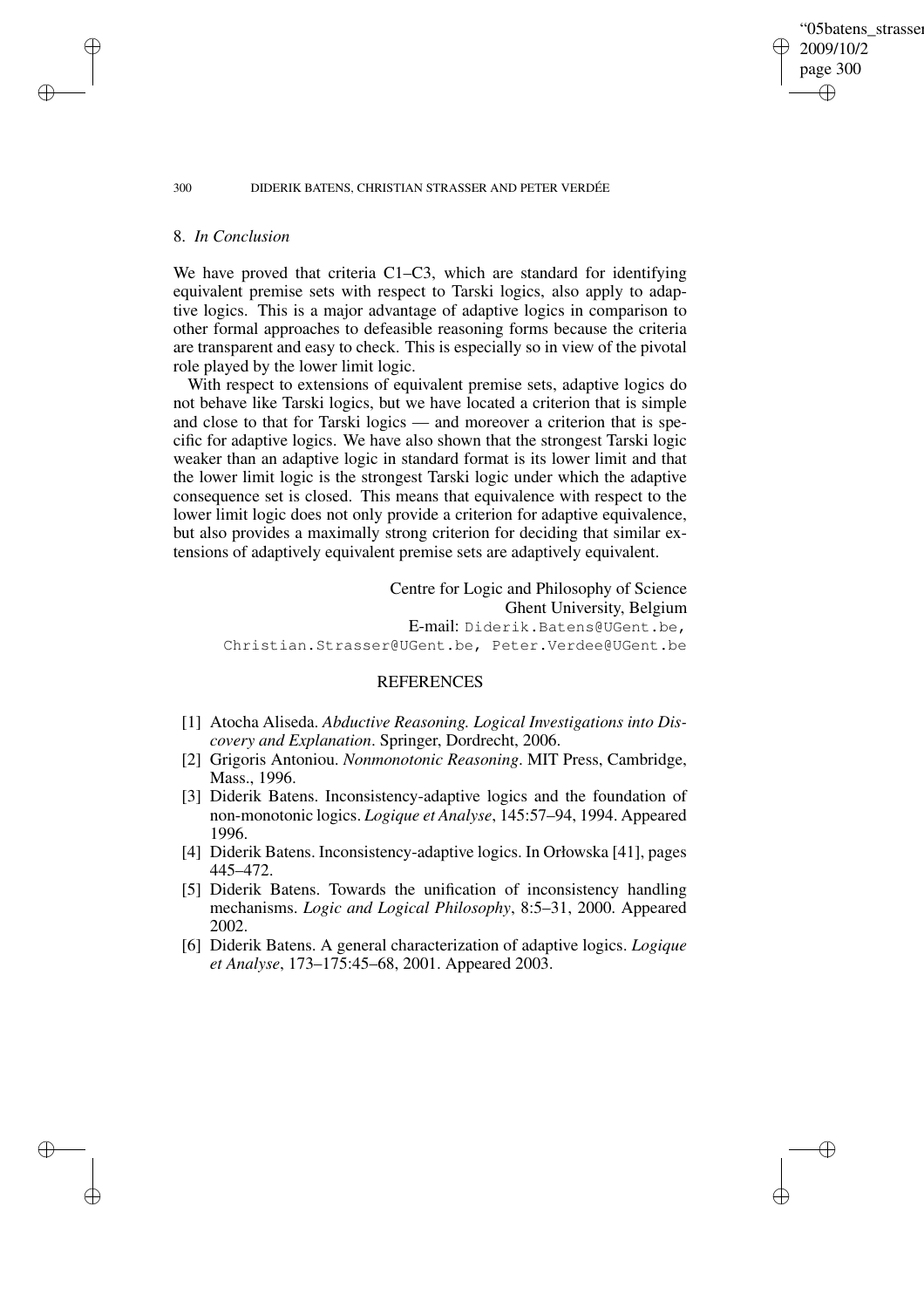✐

✐

✐

- [7] Diderik Batens. A strengthening of the Rescher–Manor consequence relations. *Logique et Analyse*, 183–184:289–313, 2003. Appeared 2005.
- [8] Diderik Batens. A universal logic approach to adaptive logics. *Logica Universalis*, 1:221–242, 2007.
- [9] Diderik Batens. Towards a dialogic interpretation of dynamic proofs. In Cédric Dégremont, Laurent Keiff, and Helhe Rückert, editors, *Dialogues, Logics and Other Strange Things. Essays in Honour of Shahid Rahman*. College Publications, London, 2009 (in print).
- [10] Diderik Batens, Joke Meheus, and Dagmar Provijn. An adaptive characterization of signed systems for paraconsistent reasoning. To appear.
- [11] Diderik Batens, Joke Meheus, Dagmar Provijn, and Liza Verhoeven. Some adaptive logics for diagnosis. *Logic and Logical Philosophy*, 11/12:39–65, 2003.
- [12] Diderik Batens and Timothy Vermeir. Direct dynamic proofs for the Rescher–Manor consequence relations: The flat case. *Journal of Applied Non-Classical Logics*, 12:63–84, 2002.
- [13] Salem Benferhat, Didier Dubois, and Henri Prade. Some syntactic approaches to the handling of inconsistent knowledge bases: A comparative study. Part 1: The flat case. *Studia Logica*, 58:17–45, 1997.
- [14] Salem Benferhat, Didier Dubois, and Henri Prade. Some syntactic approaches to the handling of inconsistent knowledge bases: A comparative study. Part 2: The prioritized case. In Orłowska [41], pages 473– 511.
- [15] Philippe Besnard and Torsten Schaub. Signed systems for paraconsistent reasoning. *Journal of Automated Reasoning*, 20:191–213, 1998.
- [16] Gerhard Brewka. *Nonmonotonic Reasoning: Logical Foundations of Commonsense*. Cambridge University Press, Cambridge, Mass., 1991.
- [17] Newton C.A. da Costa, Otávio Bueno, and Steven French. The logic of pragmatic truth. *Journal of Philosophical Logic*, 27:603–620, 1998.
- [18] Kristof De Clercq. Two new strategies for inconsistency-adaptive logics. *Logic and Logical Philosophy*, 8:65–80, 2000. Appeared 2002.
- [19] Phan Minh Dung. On the acceptability of arguments and its fundamental role in nonmonotonic reasoning, logic programming and n-person games. *Artificial Intelligence*, 77:321–358, 1995.
- [20] Lou Goble. A proposal for dealing with deontic dilemmas. In Alessio Lomuscio and Donald Nute, editors, *Deontic Logic in Computer Science, Proceedings of DEON 2004*, volume 3065 of *Lecture Notes in Computer Science*, pages 74–113, Berlin, 2004. Springer.
- [21] Lou Goble. A logic for deontic dilemmas. *Journal of Applied Logic*, 3:461–483, 2005.
- [22] G.E. Hughes and M.J. Cresswell. *An Introduction to Modal Logic*. Methuen, London, New York, 1972. First published 1968.

'05batens\_strasser

2009/10/2 page 301

✐

✐

✐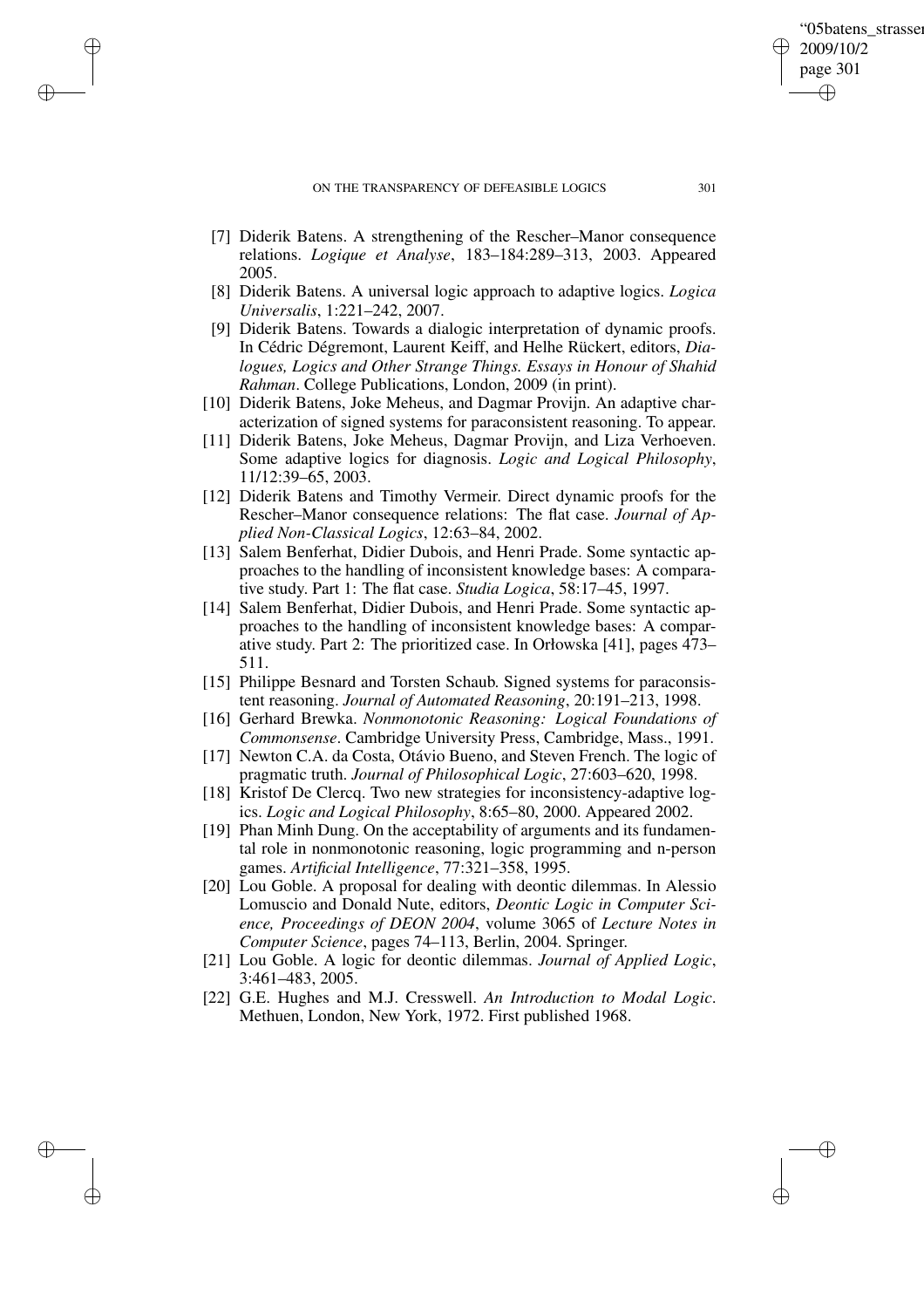#### 302 DIDERIK BATENS, CHRISTIAN STRASSER AND PETER VERDÉE

✐

✐

✐

✐

[23] Allen L. Brown Jr. and Yoav Shoham. New results on semantical non-monotonic reasoning. In Michael Reinfrank, Johan de Kleer, Matthew L. Ginsberg, and Erik Sandewall, editors, *NMR*, volume 346 of *Lecture Notes in Computer Science*, pages 19–26. Springer, 1988.

'05batens\_strasser

2009/10/2 page 302

✐

✐

✐

- [24] Sébastien Konieczny and Ramón Pino Pérez. Merging information under constraints: A logical framework. *Journal of Logic and Computation*, 12:773–808, 2002.
- [25] Theo A. F. Kuipers. *From Instrumentalism to Constructive Realism. On some Relations Between Confirmation, Empirical Progress, and Truth Approximation*, volume 287 of *Synthese Library*. Kluwer, Dordrecht, 2000.
- [26] Daniel Lehmann and Menachem Magidor. What does a conditional knowledge base entail? *Artificial Intelligence*, 55(1):1–60, 1992.
- [27] Bert Leuridan. Causal discovery and the problem of ignorance. an adaptive logic approach. *Journal of Applied Logic*, to appear.
- [28] Fangzhen Lin and Yoav Shoham. Epistemic semantics for fixed-points non-monotonic logics. In *TARK '90: Proceedings of the 3rd conference on Theoretical aspects of reasoning about knowledge*, pages 111–120, San Francisco, CA, USA, 1990. Morgan Kaufmann Publishers Inc.
- [29] Witold Łukaszewicz. *Non-Monotonic Reasoning. Formalization of Commonsense Reasoning*. Ellis Horwood, New York, 1990.
- [30] Lorenzo Magnani, Nancy J. Nersessian, and Claudio Pizzi, editors. *Logical and Computational Aspects of Model-Based Reasoning*. Kluwer, Dordrecht, 2002.
- [31] David Makinson. *Bridges from Classical to Nonmonotonic Logic*, volume 5 of *Texts in Computing*. King's College Publications, London, 2005.
- [32] Joke Meheus. Erotetic arguments from inconsistent premises. *Logique et Analyse*, 165–166:49–80, 1999. Appeared 2002.
- [33] Joke Meheus. Adaptive logics for question evocation. *Logique et Analyse*, 173–175:135–164, 2001. Appeared 2003.
- [34] Joke Meheus. An adaptive logic for pragmatic truth. In Walter A. Carnielli, Marcelo E. Coniglio, and Itala M. Loffredo D'Ottaviano, editors, *Paraconsistency. The Logical Way to the Inconsistent*, pages 167–185. Marcel Dekker, New York, 2002.
- [35] Joke Meheus. Empirical progress and ampliative adaptive logics. In Roberto Festa, Atocha Aliseda, and Jeanne Peijnenburg, editors, *Confirmation, Empirical Progress, and Truth Approximation. Essays in Debate with Theo Kuipers. Vol. 1*, volume 83 of *Poznan Studies in the Philosophy of the Sciences and the Humanities*, pages 193–217. Rodopi, Amsterdam/New York, 2005.
- [36] Joke Meheus and Diderik Batens. A formal logic for abductive reasoning. *Logic Journal of the IGPL*, 14:221–236, 2006.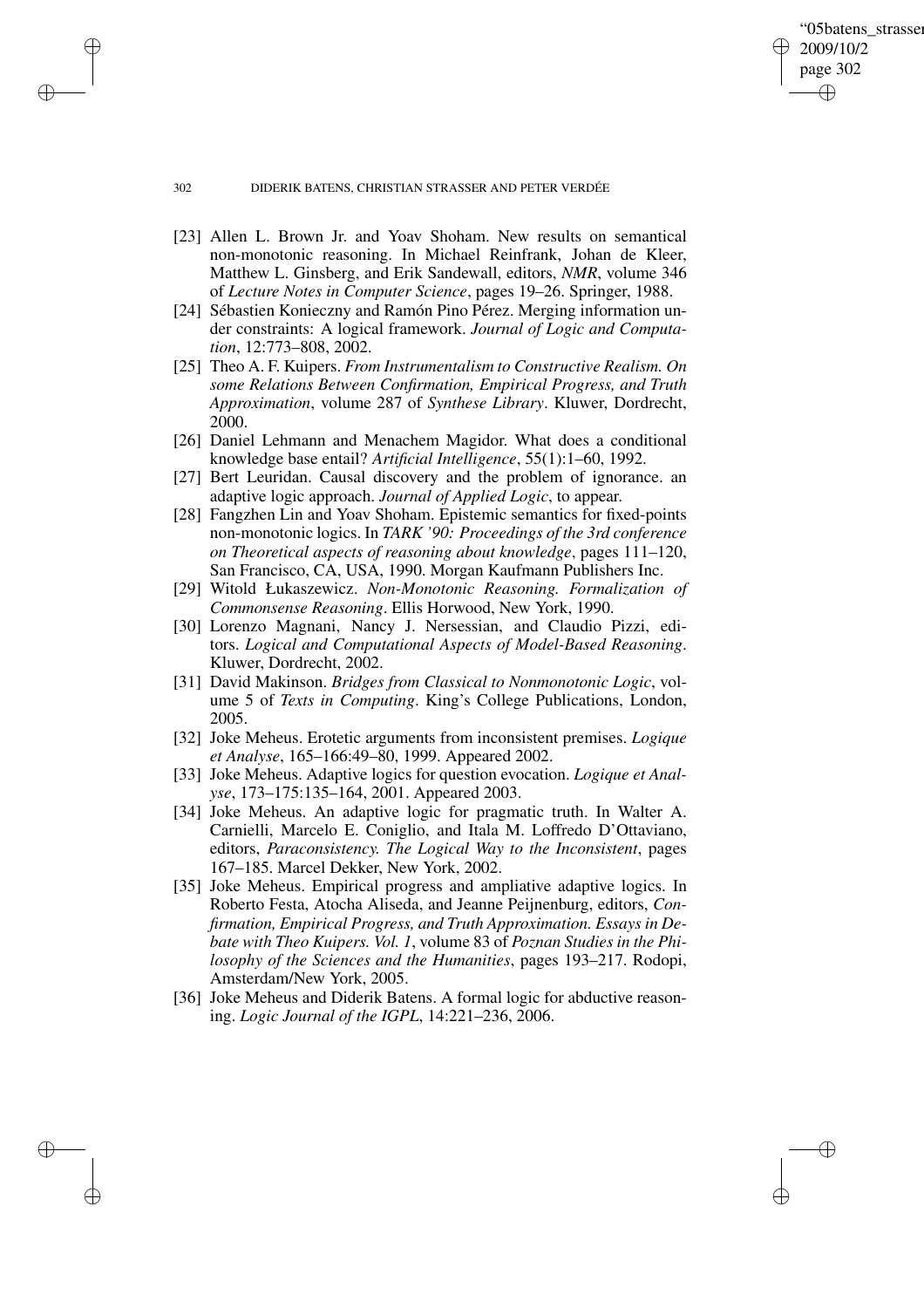### ON THE TRANSPARENCY OF DEFEASIBLE LOGICS 303

✐

✐

✐

✐

- [37] Joke Meheus and Dagmar Provijn. Abduction through semantic tableaux versus abduction through goal-directed proofs. *Theoria*, 22/3(60):295–304, 2007.
- [38] Joke Meheus and Christian Straßer. Avoiding deontic explosion by contextually restricting modal inheritance. forthcoming.
- [39] Joke Meheus, Liza Verhoeven, Maarten Van Dyck, and Dagmar Provijn. Ampliative adaptive logics and the foundation of logic-based approaches to abduction. In Magnani et al. [30], pages 39–71.
- [40] Irene Mikenberg, Newton C. A. da Costa, and Rolando Chuaqui. Pragmatic truth and approximation to truth. *Journal of Symbolic Logic*, 51:201–221, 1986.
- [41] Ewa Orłowska, editor. *Logic at Work. Essays Dedicated to the Memory of Helena Rasiowa*. Physica Verlag (Springer), Heidelberg, New York, 1999.
- [42] Judea Pearl. *Causality. Models, Reasoning, and Inference*. Cambridge University Press, Cambridge, 2000.
- [43] Giuseppe Primiero and Joke Meheus. Majority merging by adaptive counting. *Synthese*, 165:203–223, 2008.
- [44] Dagmar Provijn and Erik Weber. Adaptive logics for non-explanatory and explanatory diagnostic reasoning. In Magnani et al. [30], pages 117–142.
- [45] Raymond Reiter. A theory of diagnosis from first principles. *Artificial Intelligence*, 32:57–95, 1987.
- [46] Nicholas Rescher and Ruth Manor. On inference from inconsistent premises. *Theory and Decision*, 1:179–217, 1970.
- [47] Peter K. Schotch and Raymond E. Jennings. On detonating. In Graham Priest, Richard Routley, and Jean Norman, editors, *Paraconsistent Logic. Essays on the Inconsistent*, pages 306–327. Philosophia Verlag, München, 1989.
- [48] Yoav Shoham. A semantical approach to nonmonotic logics. In *LICS*, pages 275–279. IEEE Computer Society, 1987.
- [49] Christian Straßer. An adaptive logic for rational closure. Forthcoming.
- [50] Christian Straßer. An adaptive logic framework for conditional obligations and deontic dilemmas. *Logic and Logical Philosophy*, 200x. Forthcoming.
- [51] Christian Straßer and Dunja Šešelja. Towards the proof-theoretic unification of dung's argumentation framework: An adaptive logic approach. Forthcoming.
- [52] Maarten Van Dyck. Causal discovery using adaptive logics. Towards a more realistic heuristics for human causal learning. *Logique et Analyse*, 185–188:5–32, 2004. Appeared 2005.
- [53] Peter Verdée and Stephan van der Waart van Gulik. A generic framework for adaptive vague logics. *Studia Logica*, 90:385–405, 2008.

'05batens\_strasser

2009/10/2 page 303

✐

✐

✐